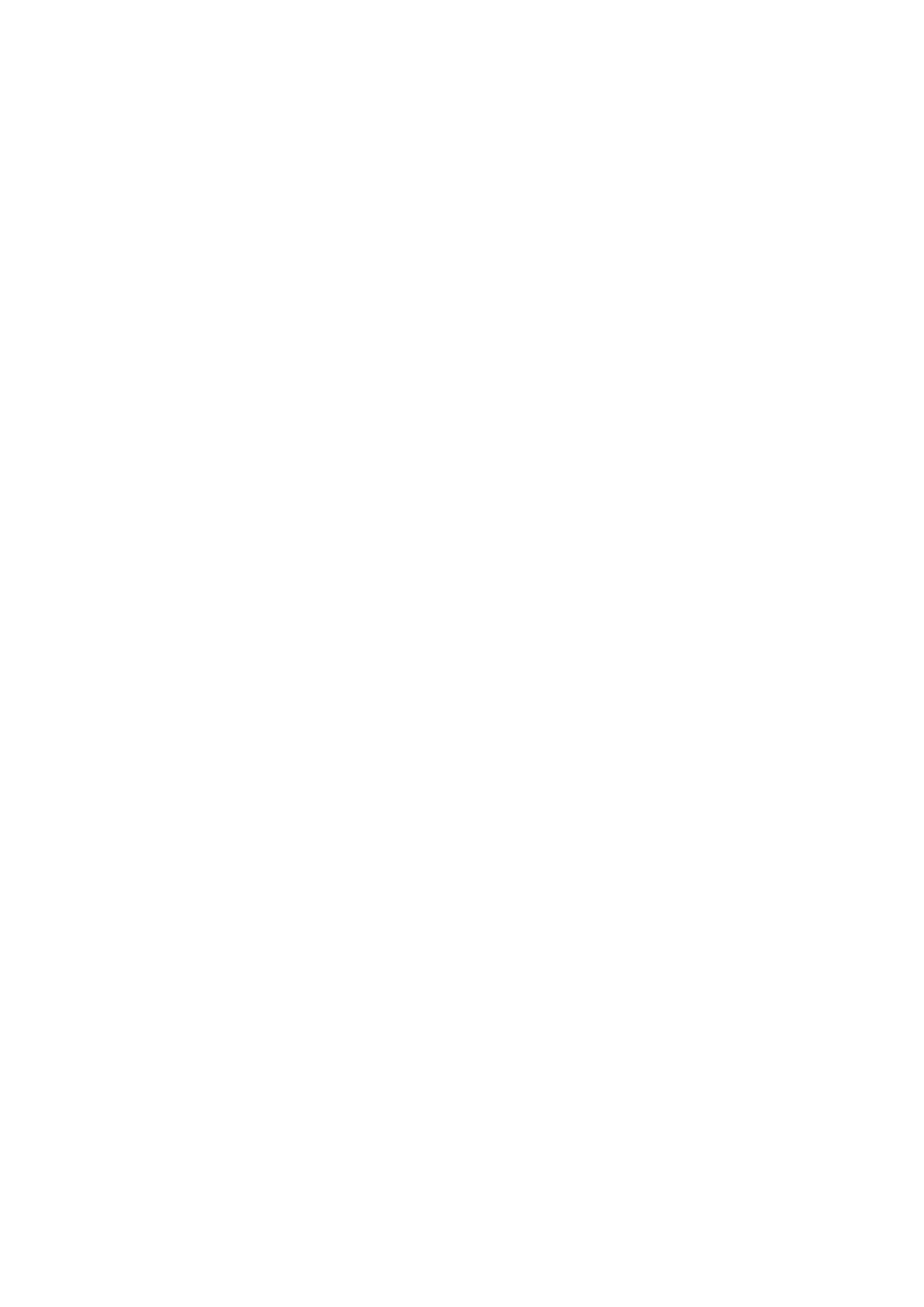# **CONTENTS**

### **Disclaimer**

This document contains forward-looking statements relating to future events and the operating, economic and financial results of Gruppo Campari. These statements contain an element of risk and uncertainty since, by their very nature, they depend on future events and developments. Actual results may vary significantly from those forecast for a number of reasons, most of which are beyond the Group's control.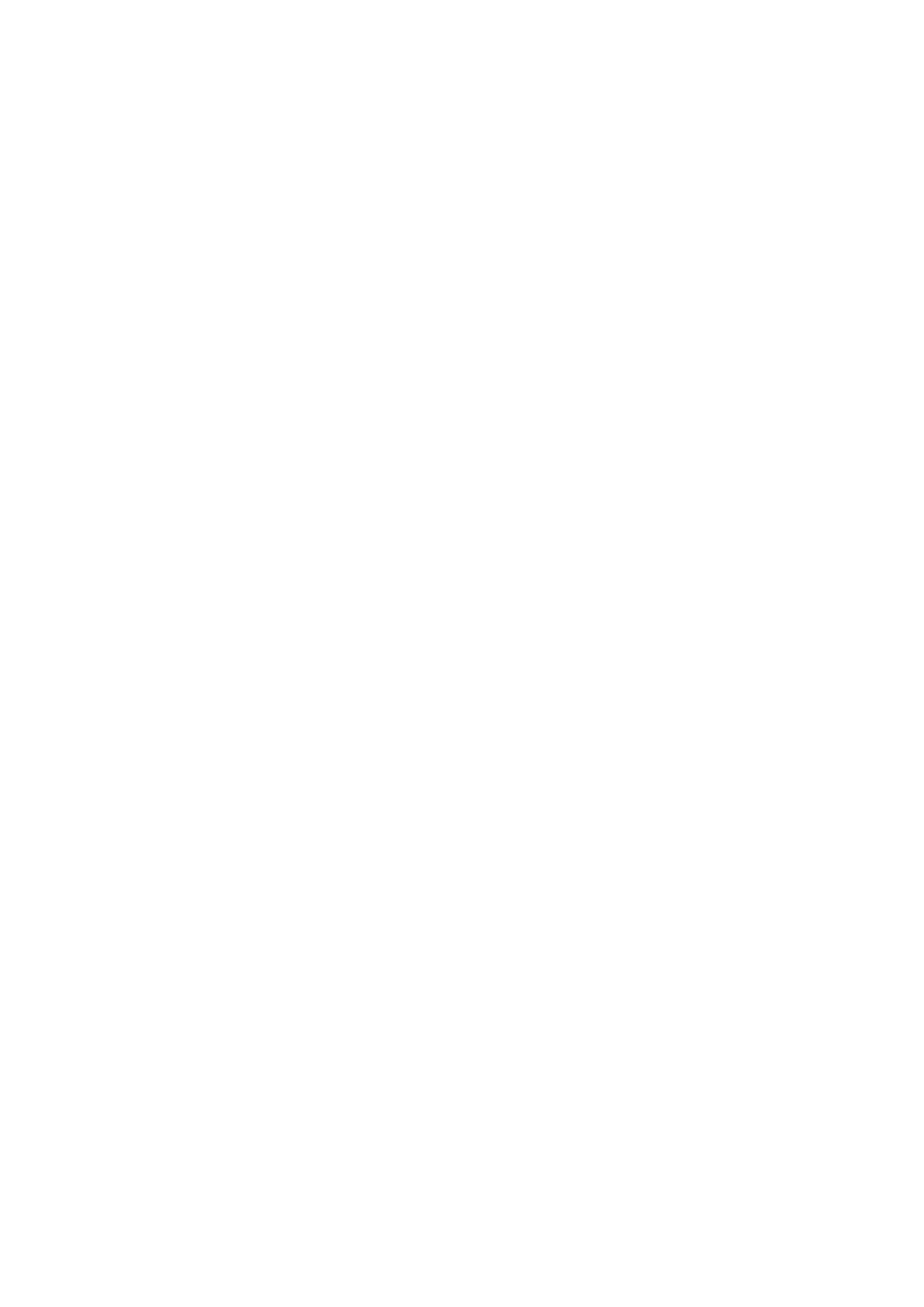# <span id="page-4-0"></span>**Highlights**

### **INTRODUCTION**

This interim report on operations at 30 September 2016 was prepared using the recognition and measurement criteria used to prepare the 2015 annual financial statements and the half-year financial statements at 30 June 2016, to which reference is made. This document has not been audited.

It should be noted that, although Legislative Decree 25/2016 implementing the new Transparency Directive removed the obligation to publish the interim report on operations or other periodic reports in addition to the half-year and annual reports required by Legislative Decree 58/1998 as subsequently amended ("TUF"), the Group has decided that it will continue to provide the same level of reporting as in previous years, ahead of a full definition of the regulatory framework.

|                                               | 2016               | 2015               |          | change                     |
|-----------------------------------------------|--------------------|--------------------|----------|----------------------------|
|                                               |                    |                    | total    | at constant exchange rates |
|                                               | $\epsilon$ million | $\epsilon$ million | %        | %                          |
| Net sales                                     | 1,180.4            | 1,144.7            | 3.1%     | 6.8%                       |
| Contribution margin                           | 468.9              | 439.9              | 6.6%     | 9.6%                       |
| Adjusted EBITDA (1)                           | 272.7              | 254.7              | 7.0%     | 9.3%                       |
| <b>EBITDA</b>                                 | 245.0              | 255.7              | $-4.2%$  | $-2.1%$                    |
| Adjusted result from recurring activities (1) | 234.0              | 220.7              | 6.0%     | 8.0%                       |
| <b>Operating result</b>                       | 206.4              | 221.7              | $-6.9%$  | $-5.2%$                    |
| Operating margin (operating result/net sales) | 17.5%              | 19.4%              |          |                            |
| Profit before tax                             | 131.5              | 178.9              | $-26.5%$ | $-24.5%$                   |
| Group profit before tax                       | 131.5              | 178.5              | $-26.3%$ | $-24.3%$                   |
| Adjusted Group profit before tax (1)          | 183.7              | 177.9              | 3.2%     |                            |
|                                               | 30 September 2016  | 31 December 2015   |          |                            |
|                                               | $\epsilon$ million | $\epsilon$ million |          |                            |
| Net debt                                      | 1,358.6            | 825.8              |          |                            |

|                                               | third quarter 2016 | third quarter 2015 |          | change                     |
|-----------------------------------------------|--------------------|--------------------|----------|----------------------------|
|                                               |                    |                    | total    | at constant exchange rates |
|                                               | $\epsilon$ million | € million          | %        | %                          |
| <b>Net sales</b>                              | 436.5              | 386.8              | 12.8%    | 15.6%                      |
| Contribution margin                           | 171.3              | 152.6              | 12.2%    | 15.6%                      |
| Adjusted EBITDA (1)                           | 100.7              | 93.0               | 8.3%     | 12.9%                      |
| <b>EBITDA</b>                                 | 87.6               | 91.1               | $-3.9%$  | 0.7%                       |
| Adjusted result from recurring activities (1) | 87.6               | 82.0               | 6.8%     | 11.7%                      |
| <b>Operating result</b>                       | 74.5               | 80.1               | $-7.1%$  | $-2.2%$                    |
| Operating margin (operating result/net sales) | 17.1%              | 20.7%              |          |                            |
| Profit before tax                             | 29.1               | 65.6               | $-55.7%$ | $-50.1%$                   |
| Group profit before tax                       | 29.1               | 65.5               | -55.6%   | $-50.0\%$                  |
| Adjusted Group profit before tax (1)          | 71.2               | 67.8               | 5.0%     |                            |

(1) For information on the definition of alternative performance indicators, see the next section of this interim report on operations in the section 'Alternative performance indicators'.

#### **Information on the figures presented**

For ease of reference, all figures in this Interim report on operations are expressed in millions of euro to one decimal place, whereas the original data is recorded and consolidated by the Group in thousands of euro. Similarly, all percentages that relate to changes between two periods, rather than figures shown as a percentage of sales or other indicators, are always calculated on the basis of the original data in thousands of Euro. The use of values expressed in millions of Euro may therefore result in apparent discrepancies in both absolute values and percentage changes. For information on the definition of alternative performance indicators, see the next section of this Interim report on operations.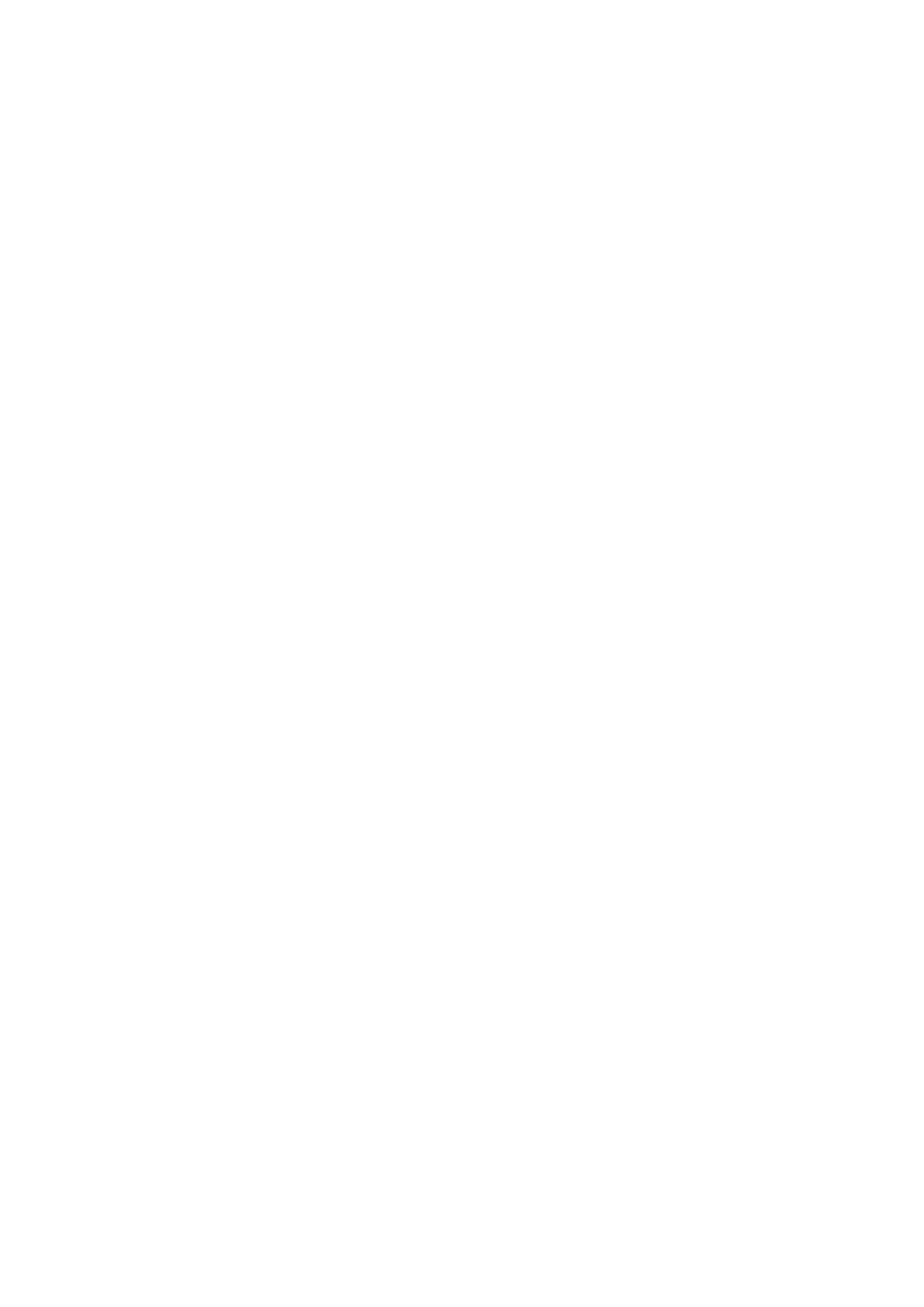# <span id="page-6-0"></span>**Corporate officers**

| Marco P. Perelli-Cippo            | Honorary Chairman                                                                                                           |
|-----------------------------------|-----------------------------------------------------------------------------------------------------------------------------|
| Board of Directors <sup>(1)</sup> |                                                                                                                             |
| Luca Garavoglia                   | Chairman                                                                                                                    |
| Robert Kunze-Concewitz            | Managing Director and Chief Executive Officer                                                                               |
| Paolo Marchesini                  | Managing Director and Chief Financial Officer                                                                               |
| Stefano Saccardi                  | Managing Director and General Counsel and Business Development Officer                                                      |
| Eugenio Barcellona                | Director and member of the Control and Risks Committee<br>and the Remuneration and Appointments Committee <sup>(4)</sup>    |
| Giovanni Cavallini                | Director <sup>(5)</sup>                                                                                                     |
| Camilla Cionini-Visani            | Director and member of the Control and Risks Committee<br>and the Remuneration and Appointments Committee <sup>(4)(5)</sup> |
| Karen Guerra                      | Director $(5)(6)$                                                                                                           |
| Thomas Ingelfinger                | Director and member of the Control and Risks Committee<br>and the Remuneration and Appointments Committee <sup>(4)(5)</sup> |
| Annalisa Elia Loustou             | Director <sup>(5)</sup>                                                                                                     |
| Catherine Vautrin-Gérardin        | Director <sup>(5)</sup>                                                                                                     |

# Pellegrino Libroia Chairman Enrico Colombo Statutory Auditor Chiara Lazzarini Statutory Auditor Giovanni Bandera **Alternate Auditor** Graziano Gallo **Alternate Auditor** Piera Tula **Alternate Auditor**

#### **Independent auditors**(3)

PricewaterhouseCoopers S.p.A.

**Board of Statutory Auditors**(2)

(1) The 11 members of the Board of Directors were appointed on 29 April 2016 by the shareholders' meeting and will remain in office for the three-year period 2016-2018. At the same shareholders' meeting, Luca Garavoglia was appointed Chairman and granted powers in accordance with the law and the Company's articles of association.

At a meeting held on the same date, the Board of Directors gave Managing Directors Robert Kunze-Concewitz, Paolo Marchesini and Stefano Saccardi the following powers for three years, until approval of the 2018 financial statements:

- individual signature: powers of ordinary representation and management, within the value or time limits established for each type of function;

- joint signature: powers of representation and management for specific types of function, within the value or time limits deemed to fall outside ordinary activities.

<sup>(2)</sup> The Board of Statutory Auditors was appointed on 29 April 2016 by the shareholders' meeting for the three-year period 2016-2018.

(3) On 30 April 2010, the shareholders' meeting appointed PricewaterhouseCoopers S.p.A. as its independent auditors for the nine-year period 2010-2018.

<sup>(4)</sup> The Control and Risks Committee and the Remuneration and Appointments Committee were appointed by the Board of Directors on 29 April 2016 for the three-year period 2016-2018.

(5) Independent director.

(6) Appointed by resolution of the Board of Directors on 29 April 2016.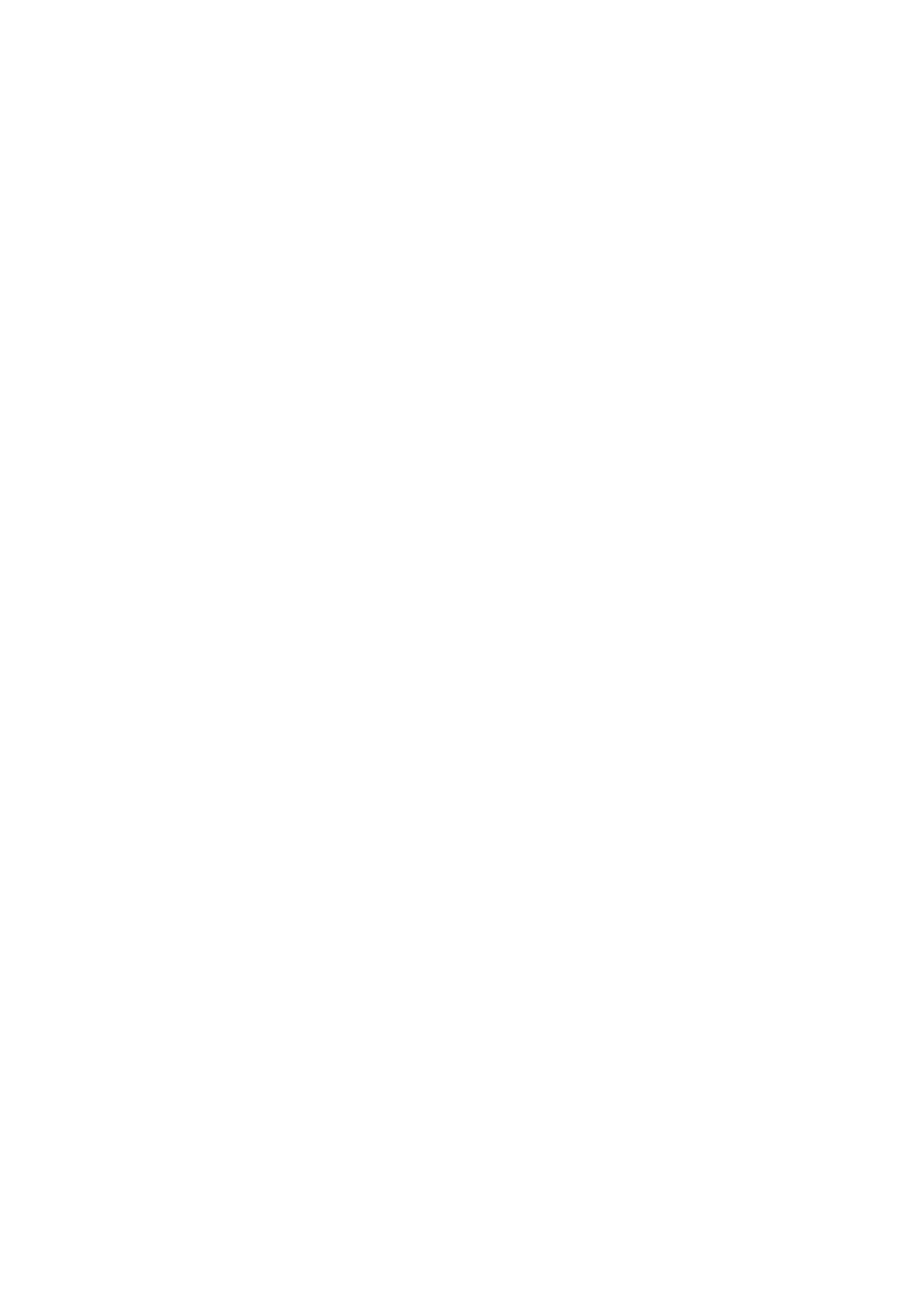# <span id="page-8-0"></span>**Interim report on operations**

# <span id="page-8-1"></span>**Significant events during the period**

### <span id="page-8-2"></span>Acquisitions and sales of companies, brands and distribution rights

### **Acquisition of Société des Produits Marnier Lapostolle S.A. ('SPML') and exclusive distribution of the Grand Marnier spirits portfolio at global level**

On 15 March 2016, the Group announced that it had reached an agreement with the members of the family that is the controlling shareholder of Société des Produits Marnier Lapostolle S.A. ('SPML').

The company has its registered office in Paris and is the parent company of the Marnier Lapostolle Group. At the acquisition announcement date, the company was listed on Euronext (Paris) with market capitalisation of € 427 million.

Agreements signed with members of the family that is the controlling shareholder of SPML called for the immediate acquisition of initial shares and agreements to acquire all remaining shares held by them by 2021.

Subsequently, on 18 May 2016, Davide Campari-Milano S.p.A. launched a friendly public purchase offer for the remaining shares of SPML with the intention of acquiring a total controlling interest in the company. This offer was promoted on the regulated French equity market according to applicable local regulations on the subject, and was completed on 21 June 2016.

Since, in conjunction with some shareholders of the Marnier Lapostolle family, Davide Campari-Milano S.p.A. exceeded the 95% threshold of share capital and voting rights in SPML, the Company exercised its option on the remaining shares ("squeeze-out") on 14 July 2016, the date the shares were withdrawn from the Euronext Paris regulated market. At 30 September 2016, the Group held:

- in its own name, fully owned shares equal to 71.16% of SPML's share capital and in usufruct 2.24% of the share capital, corresponding to 58.40% of the voting rights of shareholders' ordinary meeting and 55.23% of the voting rights of shareholders' extraordinary meeting;
- together with other shareholders in the Marnier Lapostolle family, shares for 100% of both SPML's share capital and voting rights in ordinary and extraordinary shareholders' meetings.

The whole transaction, which is described in more detail in the following sections, was financed by Gruppo Campari out of available cash.

Lastly, on 15 March 2016, the Group signed an exclusive agreement with SPML for the global distribution of its Grand Marnier spirits portfolio. The distribution agreement comes into effect from 1 July 2016 and will remain in force for a period of five and a half years until 31 December 2021. The initial agreement may be renewed for further five-year periods after 2021.

### **The business**

Founded in 1827, SPML is one of the main spirits-producing companies in France, and the owner of the iconic, premium brand, Grand Marnier, the product of a precise and exclusive blend of distilled essence of fine Cognac and bitter orange. Grand Marnier, one of the most famous and well-recognised brands in the spirits industry, has a 150-year history and a strong presence in the premium on-trade channel. As a key ingredient of many classic cocktails, Grand Marnier enjoys premium positioning, and is also described as a 'must have' in the premium cocktails product range, due to its excellent quality and international recognition.

The Grand Marnier spirits portfolio is SPML's core business and accounted for around 85% of consolidated sales of finished products in 2015. The portfolio includes Grand Marnier Cordon Rouge, Cuvée Louis Alexandre, Cuvée du Centenaire, Cuvée du Cent Cinquantenaire and Quintessence.

Around 92% of SPML's consolidated sales are achieved outside France. Its main markets are the United States (which represents approx. 60%), Germany, Canada and France. SPML products are distributed in over 150 countries.

The main production operations are located in the Cognac area of France, while bottling and packaging operations are located in Normandy.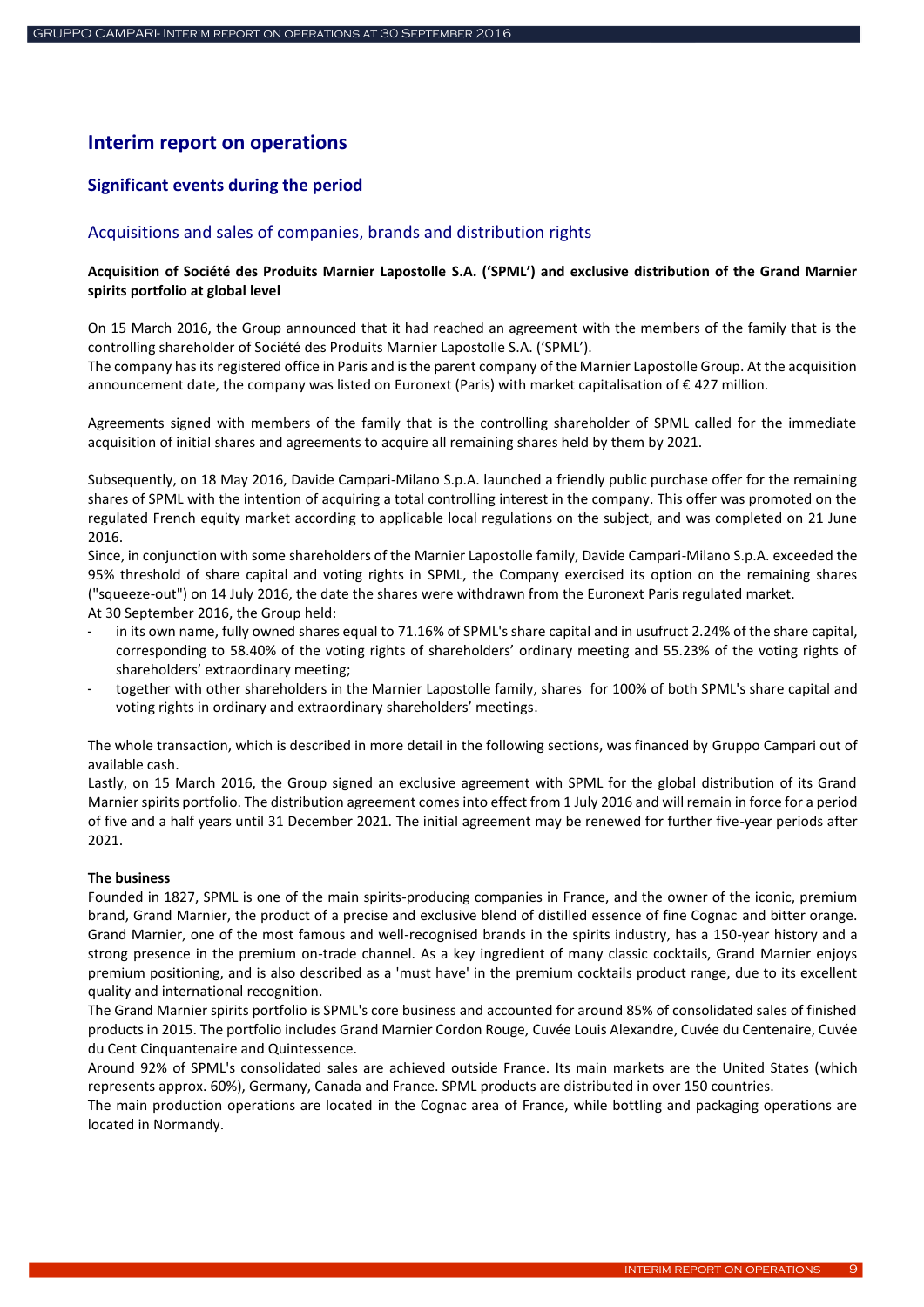In the fiscal year ended 31 December 2015, SPML generated consolidated sales of € 151.7<sup>1</sup> million, of which sales of finished products amounted to € 129.5 million, and consolidated EBITDA of € 30.5 million<sup>2</sup>. It should be noted that SPML's EBITDA does not include profits made by distributors. Pro forma EBITDA, which includes the estimated impact of the global distribution agreement, but excludes any potential synergies, was € 47.4 million in 2015.

#### **Structure of the operation**

Under the agreements signed with the members of the family that is the controlling shareholder of the company, Gruppo Campari will acquire control structured as follows:

- on 15 March 2016, acquisition of the initial shares, equating to 17.19% in full ownership, 1.06% in bare ownership and 1.54% with right of usufruct over SPML's capital, with block transactions with some of the members of the family that is the controlling shareholder;
- agreement to allow the deferred acquisition at a pre-set price, by 2021, of all the remaining shares held by members of the family that is the controlling shareholder, equating to 26.60% in full ownership and 2.24% in bare ownership;
- launch of a public purchase offer on the French regulated equity market under the applicable French legislation on the subject, for the remaining shares of SPML, with a view to acquiring full control of the company;
- in the event of a favourable outcome for the public purchase offer and a Group investment in SPML of more than 95% (including shares covered by deferred purchase agreements), the purchase by Gruppo Campari of the remaining free float and the withdrawal of SPML from listing.

The structure of the transaction provided for an agreement with family shareholders whereby, if as a result of the public purchase offer the Group holds less than 50.01% of shares and voting rights of SPML, pursuant to mutual commitments to purchase and sell their shares by 2021, the shareholders will waive their double voting rights in such a way as to allow the Group to acquire a controlling interest in SPML.

At 30 September 2016, the Group held:

- in its own name, fully owned shares equal to 71.16% of SPML's share capital and in usufruct 2.24% of the share capital, corresponding to 58.40% of the voting rights of shareholders' ordinary meeting and 55.23% of the voting rights of shareholders' extraordinary meeting;
- together with other shareholders in the Marnier Lapostolle family, shares for 100% of both SPML's share capital and voting rights in ordinary and extraordinary shareholders' meetings.

### **Cost of the transaction**

The public purchase offer was launched at a price of  $\epsilon$  8.050<sup>3</sup> per share in cash (which incorporates a premium of 60.4%<sup>4</sup> over the price per share at the time the transaction was announced), plus an earn-out related to the potential sale of a property in St. Jean Cap Ferrat owned by SPML.

A maximum amount of € 80 million of the net proceeds from the sale of the property will be retained by the Group, while any excess, net of taxes and selling costs, will be distributed to all selling shareholders (including those who have subscribed to the public purchase offer).

Excluding the effects of the sale of the property and the related earn-out, the total implied equity value of 100% of SPML is € 682.9 <sup>5</sup> million, while the implied enterprise value is € 650.3 million, taking account of the SPML Group's positive net financial position of  $\epsilon$  32.6 million<sup>6</sup>. The implied multiple calculated on the basis of this enterprise value and pro-forma EBITDA (equal to  $\epsilon$  47.4 million in 2015) is 13.7 times.

### **Impact on the Group's figures at 30 September 2016**

At 30 September 2016, the transaction described above had the following effects on the Group's statement of financial position and income statement:

 The consideration paid at 30 September 2016 totalled €489.8 million, which generated a corresponding reduction in the Group's financial resources; the price components are as follows:

**.** 

<sup>1</sup> Source: SPML press release '*COMMUNIQUE FINANCIER SUR LES COMPTES ANNUELS 2015*' (FINANCIAL PRESS RELEASE ON THE 2015 ANNUAL FINANCIAL STATEMENTS), published on 15 March 2016.

<sup>2</sup> Source: SPML press release '*COMMUNIQUE FINANCIER RECTIFICATIF SUR LES COMPTES ANNUELS 2015*' (CORRECTED FINANCIAL PRESS RELEASE ON THE 2015 ANNUAL FINANCIAL STATEMENTS), published on 5 April 2016.

<sup>3</sup> With dividend balance for 2015 <sup>4</sup> Based on an SPML share price of € 5,020 at 11 March 2016.

<sup>5</sup> Based on the 85,000 outstanding shares

<sup>6</sup> The SPML group's positive net financial position on the acquisition date presented in the half-year financial statements to 30 June 2016 was € 35 million, which was later adjusted as a result of the process of provisionally allocating acquisition amounts.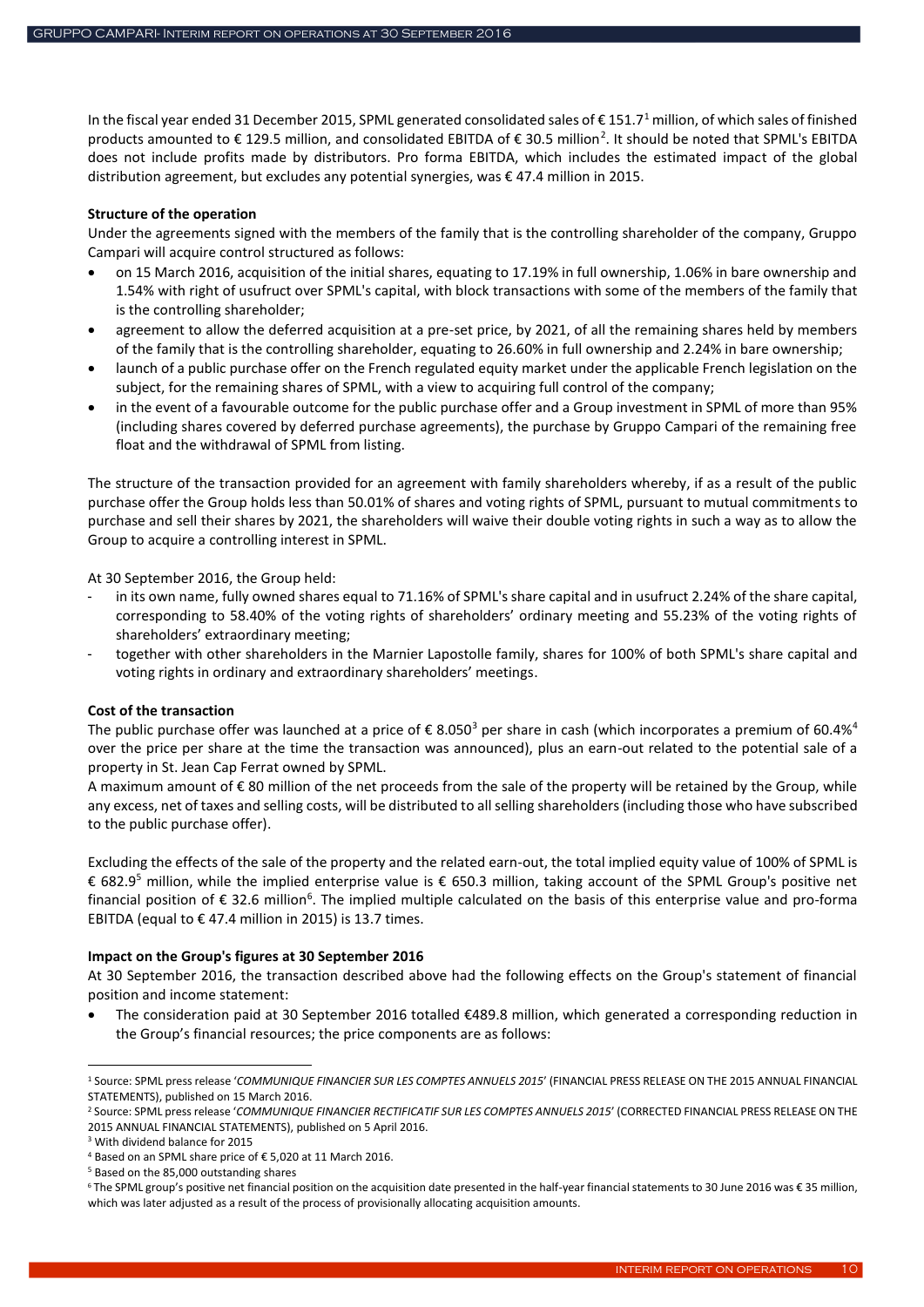- o the block acquisition of shares in March 2016, involving an outlay of € 125.5 million.
- $\circ$  the purchase of shares through the launch of a friendly public purchase offer for SPML involving an outlay of  $\epsilon$ 347.2 million.
- $\circ$  the acquisition of shares after the completion of the squeeze-out process, involving an outlay of  $\epsilon$  17.1 million.
- In addition, a financial payable of € 193.1 million was recorded for the shares not yet held by the Group, resulting in a total acquisition cost of € 682.9 million (without taking account of net financial resources acquired totalling € 32.6 million).
- As above described, at 30 September 2016 the Group held, in its own name, fully owned shares equal to 71.16% of SPML's share capital and in usufruct 2.24% of the share capital; however, considering SPML's shares held in conjunction with other shareholders in the Marnier Lapostolle family amount to 100% of the share capital, the Group wholly consolidates the SPML Group. Since the acquisition was finalised on 29 June 2016, the Group's operating results for the first nine months of 2016 only include the contribution of the business acquired for three months, as described in the sections covering the Group's operating and financial results on which comments are made in this interim operating report, to which reference is made. It should be noted that all ancillary acquisition costs incurred for transaction-related legal and financial consulting were included in the Group's income statement.

At 30 September 2016, the statement of financial position of the Marnier Lapostolle group was incorporated taking account of the best estimate of the fair value of the assets and liabilities acquired.

For more information on the impact of the acquisition on the Group's financial position, please see the condensed halfyear financial statements included in the half-year financial statements at 30 June 2016.

Since the distribution agreement came into effect on 1 July 2016, the related impact is reported in the Group's operating figures at 30 September 2016 as external growth for the period.

#### **Sale of non-core businesses in Italy**

On 30 March 2016, the Group closed the sale of a non-strategic business belonging to Casoni Fabbricazione Liquori S.p.A., an Italian company wholly owned by Fratelli Averna S.p.A., that produces private-label alcoholic beverages and carries out bottling activities on behalf of third parties. The company had become part of the Group in 2014, following the acquisition of Gruppo Averna. This sale is part of the Group's continuing rationalisation of its non-core, low-margin activities in line with the strategy announced at the time of the acquisition. The closing of the transaction called for a price adjustment concerning the net financial position at 30 March 2016, which was defined during the third quarter of 2016.

### <span id="page-10-0"></span>Innovation and new product launches

#### **New flavours of SKYY Vodka and SKYY Infusions**

In April 2016, a new limited edition bottle of SKYY vodka was launched called "Starry SKYY" which glows when exposed to ultraviolet light. This limited edition was launched in Italy, Switzerland, South Africa, Nigeria, Guam, China, the Philippines, South Korea, Chile, Peru and the Global Travel Retail channel.

In July 2016, the packaging for SKYY Vodka was changed in Brazil; its launch accompanies the new 'Free the New' campaign. Meanwhile, in the US market a new flavour of SKYY Infusion was introduced Barlett Pear.

In February 2016, two new flavours of SKYY Infusions, Honeycrisp Apple and Tropical Mango, were launched in the United States.

#### **Bourbon Whiskey**

In the first quarter of 2016, the Group continued with the redesign of the packaging of Wild Turkey products for all markets, including Wild Turkey 101 and Wild Turkey Rye.

In June 2016, the company launched Wild Turkey Decades, a new limited edition of super premium Wild Turkey based on a mix of rare Wild Turkey bourbons aged for 10-20 years. The product was launched in Australia and Japan, and will be introduced in the United States in 2017.

In August 2016, the Oscar winner Matthew McConaughey signed a global agreement as creative director for Wild Turkey, and in September 2016 an advertising campaign directed by and featuring him was launched.

#### **Espolòn Tequila**

In July 2016, Espolòn tequila was relaunched on the Mexican markets with a new range of premium tequilas that will include the new Espolòn Reposado products, aged in Chardonnay and bourbon barrels.

#### **Forty Creek whisky**

In July 2016, the tenth limited edition of Forty Creek whisky was launched in the United States and Canada. Deep amber in colour with rich aromas of apricot and orange, Forty Creek Founder's Reserve exhibits flavours of exotic spices.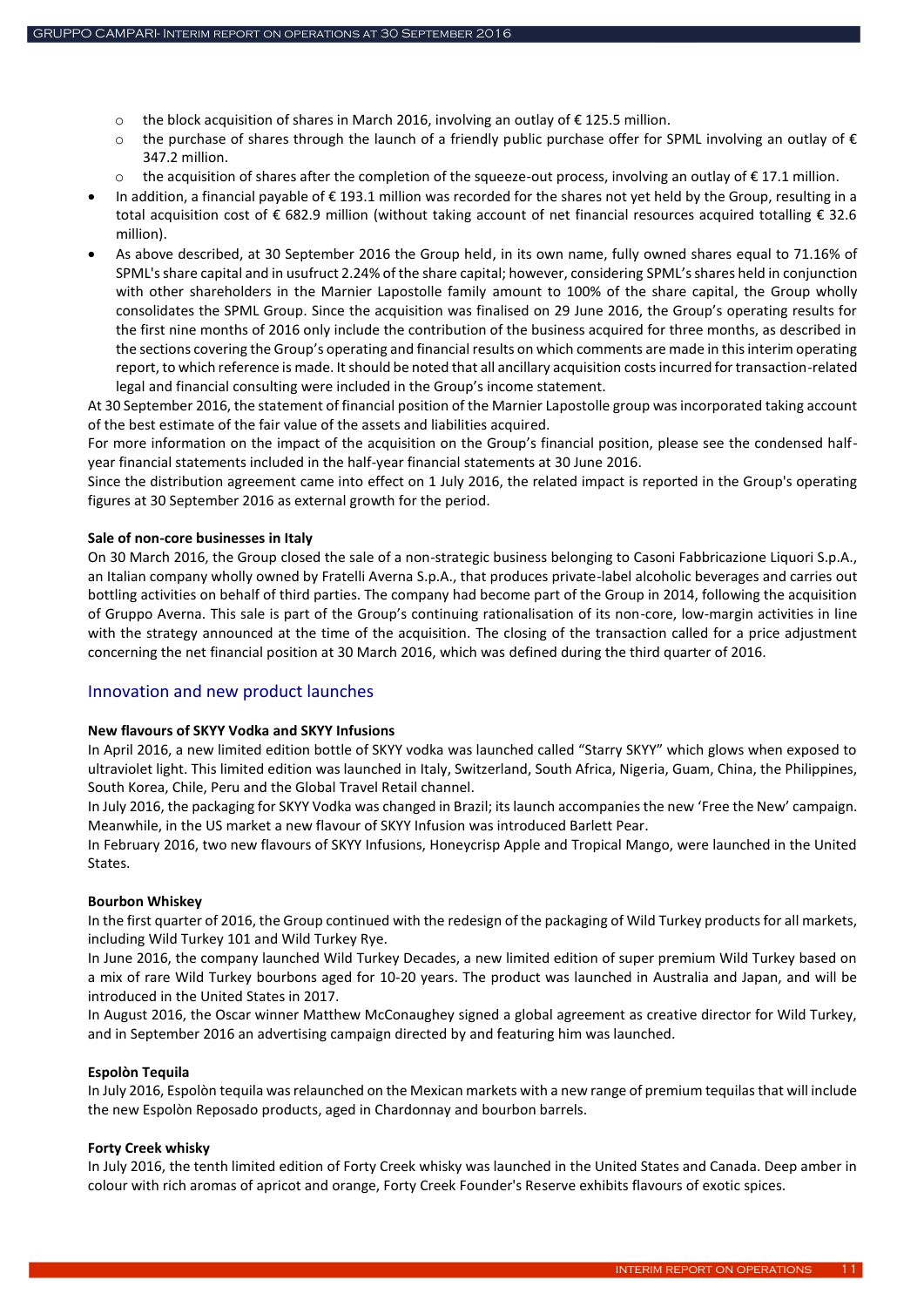#### **Cinzano vermouth**

In the third quarter of 2016, events to promote the product in 'vermouterias', bars specialising in this category of liqueurs, were conducted, especially in the Argentine and Spanish markets.

### **Other brands**

In March 2016, Baron Samedi, a new premium spicy rum containing 100% natural ingredients, including vanilla, cocoa, cinnamon and Haitian vetiver, a herb that adds earthy and woody notes to the rum, was launched in the US, Canada and Australia. Specially blended to be paired with cola or ginger beer, it may also be enjoyed on its own.

In 2016, the Group continued with its redesign of the GlenGrant packaging for the 10-year-old single malt range. A new 12 year-old product was also launched, exclusively for the Global Travel Retail channel.

### <span id="page-11-0"></span>Other significant events

#### **Purchase of own shares**

Between 1 January and 30 September 2016, the Group purchased 1,647,508 own shares at an average price of € 7.84, and sold 2,584,536 shares, at an average price of € 3.99, after the exercise of stock options.

At 30 September 2016, the Parent Company held 784,418 own shares, equivalent to 0.14% of the share capital.

#### **Financial debt management**

In September 2016, the Group reviewed the composition of its financial debt in order to reduce the total cost of debt and improve its financial flexibility.

In this regard, the Group repaid the following ahead of schedule:

- the bond issued by the Parent Company, with a remaining nominal value of USD 200 million, which was placed on the US institutional market in 2003, with maturity in July 2018 and a fixed annual coupon of 4.63%;
- a private placement issued by the subsidiary Campari America with a remaining nominal value of USD 110 million, which was placed on the US institutional market in 2009, with maturity in June 2019 and a semi-annual coupon at an annual rate of 7.99%.

At the same time, the Group paid bondholders the contractually required make-whole amount of USD 31.6 million (€ 29.0 million at the average exchange rate for the first nine months of 2016), which is included in the Group's financial charges at 30 September 2016.

Early repayments were funded out of a € 300 million bullet loan maturing in three years at a rate of 3-month Euribor plus 0.75% made available by Banco Popolare, Intesa Sanpaolo and Unicredit.

In addition to the term loan, a new revolving credit facility totalling € 200 million, maturing in three years, was replacing the facility closed on 25 February 2015. At 30 September 2016, this credit facility had not been used.

All early-terminated loan agreements noted above included negative pledge clauses and covenants, which, as a result, have been eliminated.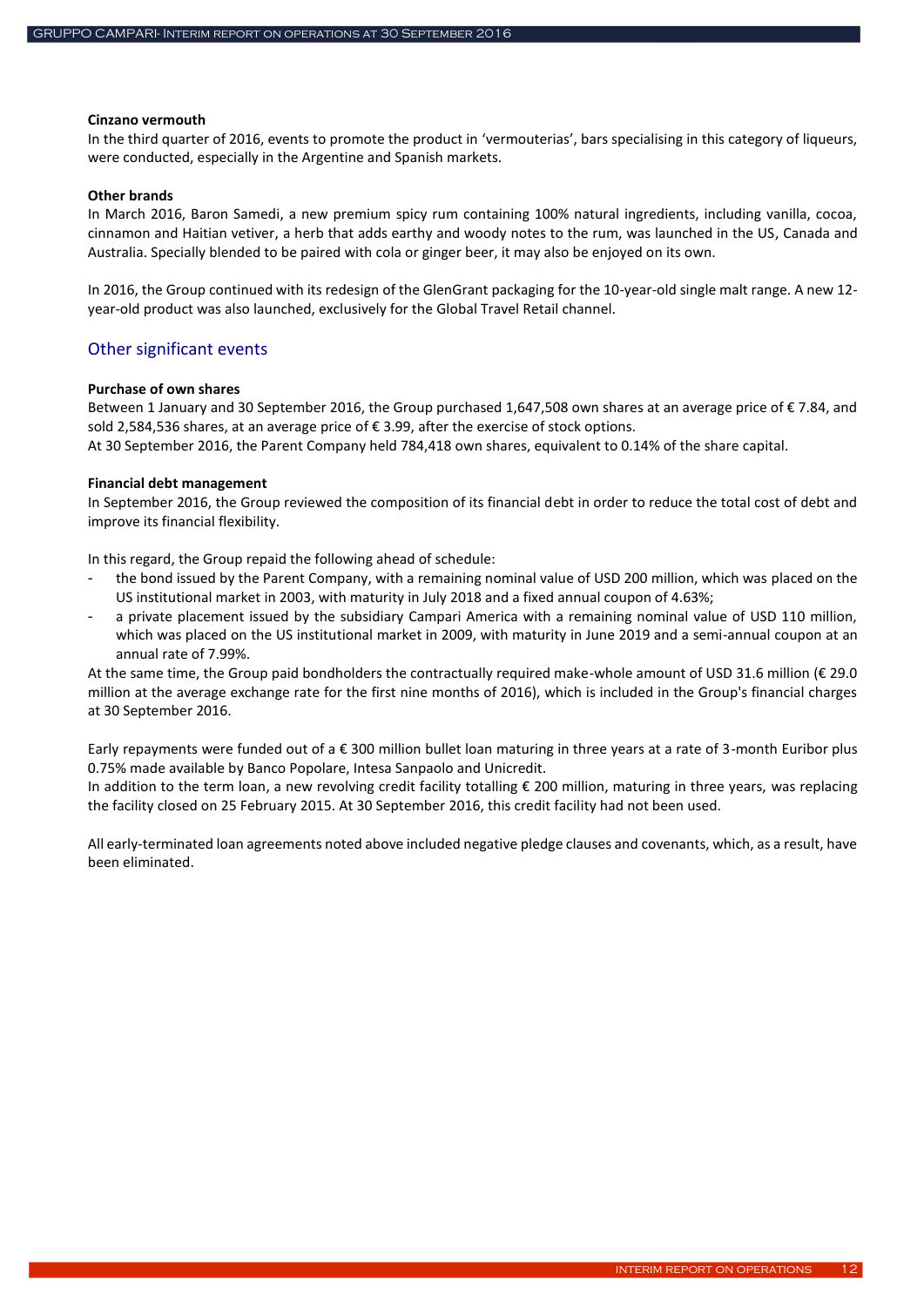### <span id="page-12-0"></span>**Group operating and financial results**

# <span id="page-12-1"></span>**Sales performance in the first nine months and third quarter of 2016**

# <span id="page-12-2"></span>**Overall performance**

In the first nine months of 2016, the Group's net sales totalled € 1,180.4 million, an overall increase of +3.1% on 2015. During the period, the significant organic growth of +5.4% and perimeter effect of +1.4% were partially offset by negative exchange rate fluctuations (-3.7%).

In the third quarter alone, the organic component was +6.1%.

The following table shows these effects on the various geographical regions.

|                                         | 2016      |        | 2015      |        | total<br>change |         | % change in the first nine months, of which |           |               | % change relating to<br>the third quarter only |         |  |
|-----------------------------------------|-----------|--------|-----------|--------|-----------------|---------|---------------------------------------------|-----------|---------------|------------------------------------------------|---------|--|
|                                         | €/million |        | €/million |        | €/million       | total   | organic                                     | perimeter | exchange rate | total                                          | organic |  |
| Americas                                | 494.1     | 41.9%  | 490.3     | 42.8%  | 3.8             | $0.8\%$ | 3.1%                                        | 4.5%      | $-6.8%$       | 17.8%                                          | 3.1%    |  |
| Southern Europe, Middle East and Africa | 381.5     | 32.3%  | 373.8     | 32.7%  | 7.7             | 2.0%    | 3.8%                                        | $-1.8%$   | 0.0%          | 5.3%                                           | 4.3%    |  |
| North, Central and Eastern Europe       | 225.2     | 19.1%  | 203.8     | 17.8%  | 21.4            | 10.5%   | 13.6%                                       | 0.0%      | $-3.1%$       | 12.8%                                          | 14.8%   |  |
| Asia-Pacific                            | 79.5      | 6.7%   | 76.7      | 6.7%   | 2.8             | 3.7%    | 5.6%                                        | 1.2%      | $-3.2%$       | 15.0%                                          | 8.2%    |  |
| Total                                   | 1.180.4   | 100.0% | 1.144.7   | 100.0% | 35.7            | 3.1%    | 5.4%                                        | 1.4%      | $-3.7%$       | 12.8%                                          | 6.1%    |  |

#### **Organic change**

In the first nine months of the year, organic sales growth was +5.4% due to an excellent third quarter (+6.1%). This performance was an improvement over the first half of the year, which had registered highly satisfactory organic growth of +5.0% (the first two quarters posted growth of +7.2% and +3.4% respectively).

Over the nine months as a whole, all geographical regions recorded growth, with the third-quarter figures confirming the positive trend already seen in the first two quarters. Similarly, all the Group's high-margin global priority brands and nearly all regional priority brands continued the growth seen in the first six months of the year. On the whole, the portfolio of global and regional priority brands grew at a faster pace than the Group average. These results have therefore sustained the improved sales mix in terms of products and markets, in line with the Group's strategy.

The main trends by individual geographical region are shown below.

- the **Americas** reported organic growth of +3.1% for both the nine months and third quarter of the year. This performance was driven by the US where growth (+4.8% for the first nine months) gradually normalised after early sales in the first half of the year. Argentina, Canada and Mexico ended the period on a positive note offsetting the negative performance of Brazil due to the continuing weak local macroeconomic situation. The downturn in Jamaica was due entirely to the non-core sugar business;
- **Southern Europe, the Middle East and Africa** reported organic growth of +3.8% in the first nine months of the year, and +4.3% in the third quarter. In Italy, performance was in line with the previous year (+0.1% over the nine-month period). In other countries in the region, growth remained very strong in France, and the performance was again positive in Spain and the duty free channel;
- the **Northern, Central and Eastern Europe** region recorded double-digit organic growth (+13.6% in the first nine months, +14.8% in the third quarter), reflecting a positive performance in all the region's markets, in particular Germany, the UK and other northern and eastern European markets including Russia, partly due to a favourable base of comparison;
- the **Asia-Pacific** region recorded growth of +5.6% in the first nine months (+8.2% in the third quarter), due to continued growth in the Australian market and in the region's other markets.

The main trends by brand are shown below.

- the **Group's global priority brands** posted organic growth of +8.6% (+7.9% in the third quarter), with all brands making a positive contribution. Looking specifically at aperitifs, **Campari** grew steadily in its main markets, except for Brazil, and **Aperol** continued to post double-digit growth, due to a positive performance in all its markets; **SKYY** closed the nine months on a positive note, due to the good performance of core brand SKYY Vodka in various international markets, and largely stable sales in the US. The **Wild Turkey** portfolio rose mainly due to good results in the US, the brand's main market, and in several international markets. Growth in the **Jamaican rums portfolio** was mainly driven by Jamaica's positive performance, but also by its appeal in international markets, as well as good progress in the US;
- **regional priority brands** registered growth of +9.8% over the nine-month period, due in part to a positive third quarter (+9.2%). Growth was spread across virtually all the main brands, especially Frangelico, Cinzano, Averna, Braulio, Espolòn and GlenGrant;
- local priority brands continued the negative trend seen in the first two quarters, and despite a slight upturn in the third quarter (+0.8%) they ended the nine-month period with a decrease of -2.1% mainly due to single-serving aperitifs in Italy, while Brazilian brands fully made up for the slowdown in the first half.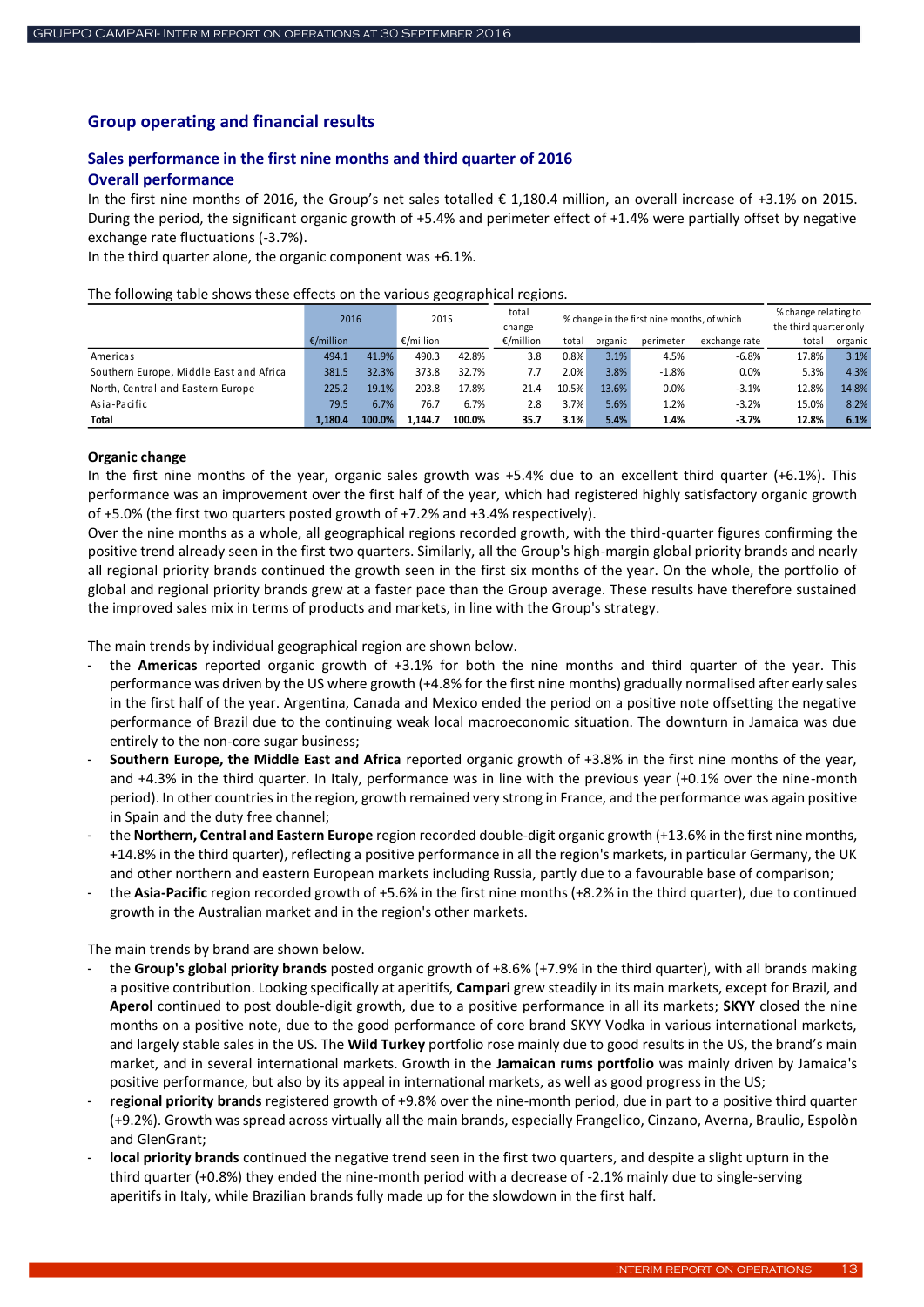### **Perimeter effect**

The positive perimeter effect of +1.4% was due to the combined impact of business acquisitions, non-core disposals and the termination of distribution contracts.

Looking specifically at sales of businesses, it should be noted that the Group sold a number of non-core businesses in Jamaica in 2015. Furthermore, on 30 March 2016, Casoni Fabbricazione Liquori S.p.A., which joined the Group as part of the acquisition of Fratelli Averna S.p.A., was sold; it makes private-label alcoholic beverages and carries out bottling activities on behalf of third parties.

Regarding the termination of distribution contracts, 2016 reflected the effects of the completion of the Group's exit in 2015 from the distribution of general merchandise products in Jamaica and the distribution of agency wines in Italy.

With regard to business acquisitions, the acquisition of SPML, the owner of the Grand Marnier brand, which was closed on 29 June 2016, affected the change in the perimeter at sales level starting on 1 July 2016. Sales for the Grand Marnier business totalled  $\epsilon$  43.8 million.

The impact of these factors on sales in the period is analysed in the table below.

| breakdown of the perimeter effect    | $\epsilon$ million | % change on 2015 |
|--------------------------------------|--------------------|------------------|
| acquisitions and sales of businesses |                    |                  |
| acquisitions                         | 43.8               | $+3.8%$          |
| disposals                            | $-15.2$            | $-1.3%$          |
| total acquisitions and sales         | 28.6               | 2.5%             |
| distribution contracts               |                    |                  |
| new agency brands distributed        | 1.0                | 0.1%             |
| discontinued agency brands           | $-13.2$            | $-1.2%$          |
| total distribution contracts         | $-12.3$            | $-1.1%$          |
| total perimeter effect               | 16.3               | 1.4%             |

### **Exchange rate effects**

The negative exchange rate effect in the first nine months was -3.7% (-2.8% in the third quarter) and related to the depreciation of many of the Group's currencies against the Euro; only the US Dollar was largely stable compared with the first nine months of 2015. In particular, the currencies with the greatest impact on the decline in net sales were the Argentine Peso, Brazilian Real and Jamaican Dollar, which depreciated by -38.4%, -11.3% and -6.5% respectively.

The table below shows the average exchange rates for the first nine months of 2016 and spot rates at 30 September 2016 for the Group's most important currencies, together with the percentage change of exchange rates against the Euro, compared with the corresponding average exchange rates and spot rates in 2015 and compared with spot rates at 31 December 2015.

|                         |          | average exchange rates |                 |              | spot exchange rates  |                      |  |  |  |  |
|-------------------------|----------|------------------------|-----------------|--------------|----------------------|----------------------|--|--|--|--|
|                         |          |                        | change compared | 30 September | change compared with | change compared with |  |  |  |  |
|                         | 2016     | 2015                   | with 2015       | 2016         | 30 September 2015    | 31 December 2015     |  |  |  |  |
|                         | : 1 Euro | : 1 Euro               | $\%$            | : 1 Euro     | %                    | %                    |  |  |  |  |
| US Dollar (USD)         | 1.116    | 1.114                  | $-0.1%$         | 1.116        | 0.4%                 | $-2.5%$              |  |  |  |  |
| Canadian Dollar (CAD)   | 1.476    | 1.403                  | $-4.9%$         | 1.469        | 2.3%                 | 2.9%                 |  |  |  |  |
| Jamaican Dollar (JMD)   | 138.322  | 129.372                | $-6.5%$         | 142.692      | $-6.8%$              | $-8.5%$              |  |  |  |  |
| Mexican Peso (MXN)      | 20.422   | 17.349                 | $-15.0%$        | 21.739       | $-12.7%$             | $-13.0%$             |  |  |  |  |
| Brazilian Real (BRL)    | 3.964    | 3.518                  | $-11.3%$        | 3.621        | 23.7%                | 19.1%                |  |  |  |  |
| Argentine Peso (ARS)    | 16.222   | 9.987                  | $-38.4%$        | 17.022       | $-38.0%$             | $-17.2%$             |  |  |  |  |
| Russian Rouble (RUB)    | 76.326   | 66.569                 | $-12.8%$        | 70.514       | 3.9%                 | 14.4%                |  |  |  |  |
| Australian Dollar (AUD) | 1.505    | 1.462                  | $-2.9%$         | 1.466        | 8.7%                 | 1.6%                 |  |  |  |  |
| Chinese Yuan (CNY)      | 7.345    | 6.964                  | $-5.2%$         | 7.446        | $-4.4%$              | $-5.2%$              |  |  |  |  |
| UK Pound (GBP)          | 0.802    | 0.727                  | $-9.4%$         | 0.861        | $-14.2%$             | $-14.8%$             |  |  |  |  |
| Swiss Franc (CHF)       | 1.094    | 1.061                  | $-2.9%$         | 1.088        | 0.4%                 | $-0.4%$              |  |  |  |  |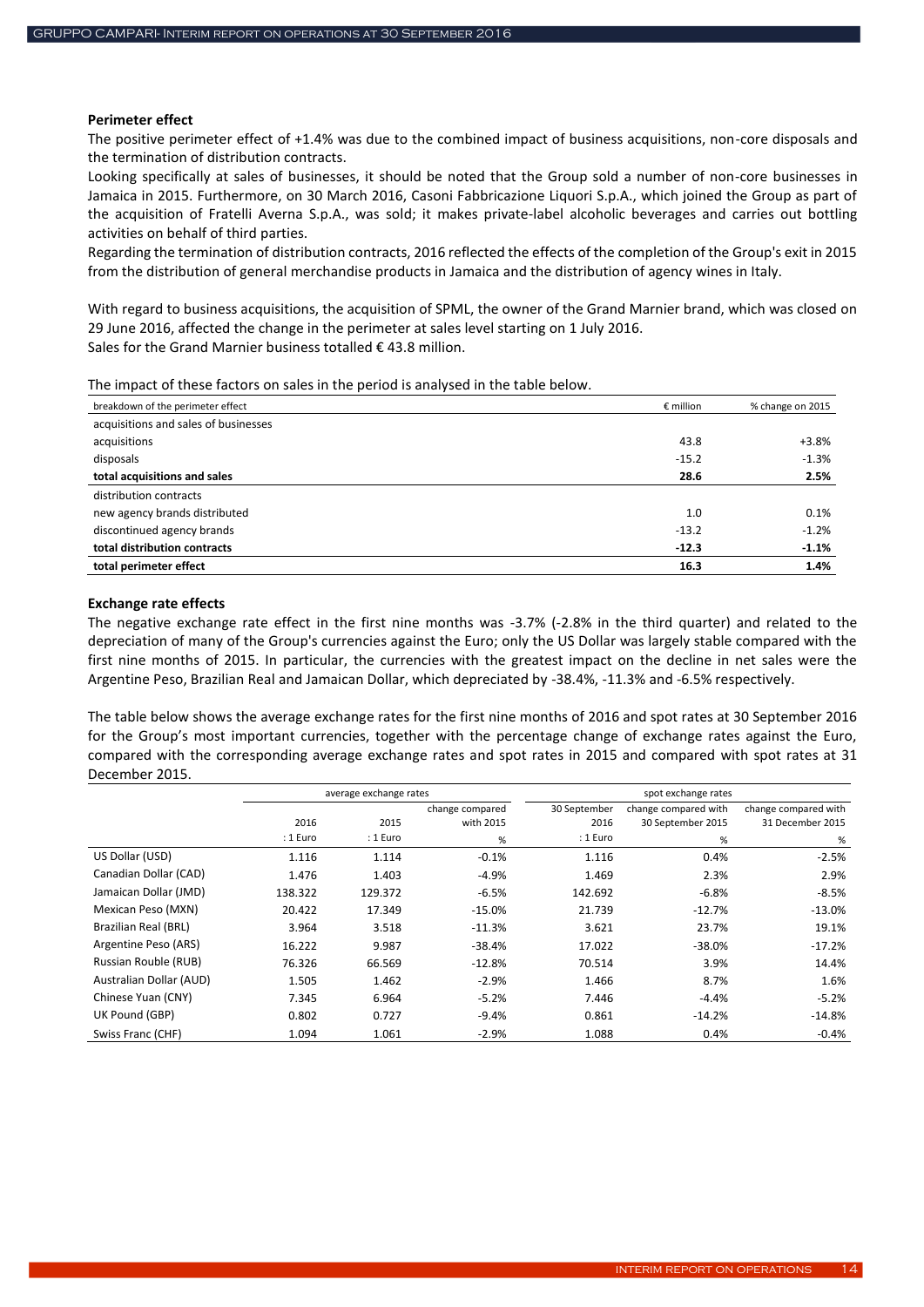### <span id="page-14-0"></span>**Sales by region**

Sales for the first nine months and third quarter are analysed by region and key market below. Unless otherwise stated, the comments mainly relate to the organic component of the change in each market.

#### **Americas**

This region, which is broken down into key markets below, reported overall organic growth of +3.1% for both the first nine months and third quarter.

|                   | % of Group |                     | 2016   |           |        | total     | % change in the first nine months, of which |          |           |               |          | % change relating to   |  |
|-------------------|------------|---------------------|--------|-----------|--------|-----------|---------------------------------------------|----------|-----------|---------------|----------|------------------------|--|
|                   | sales      |                     |        |           | 2015   |           |                                             |          |           |               |          | the third quarter only |  |
|                   | %          | $\epsilon$ /million | ℅      | €/million | %      | €/million | total                                       | organic  | perimeter | exchange rate | total    | organic                |  |
| the United States | 25.3%      | 298.8               | 60.5%  | 255.0     | 52.0%  | 43.8      | 17.2%                                       | 4.8%     | 12.5%     | $-0.2%$       | 31.9%    | $-1.7%$                |  |
| Jamaica           | 4.4%       | 51.5                | 10.4%  | 74.6      | 15.2%  | $-23.1$   | $-31.0%$                                    | $-11.7%$ | $-14.5%$  | $-4.8%$       | $-1.0%$  | 8.5%                   |  |
| Brazil            | 2.8%       | 33.5                | 6.8%   | 43.4      | 8.8%   | -9.9      | $-22.7%$                                    | $-11.8%$ | $-1.1%$   | $-9.8%$       | 23.9%    | 22.8%                  |  |
| Argentina         | 2.5%       | 29.1                | 5.9%   | 32.6      | 6.7%   | -3.5      | $-10.6%$                                    | 45.1%    | 0.0%      | $-55.8%$      | $-16.4%$ | 35.4%                  |  |
| Canada            | 3.1%       | 36.2                | 7.3%   | 35.1      | 7.2%   | 1.1       | 3.1%                                        | 4.0%     | 4.2%      | $-5.1%$       | 7.1%     | $-2.8%$                |  |
| other countries   | 3.8%       | 45.1                | 9.1%   | 49.7      | 10.1%  | -4.6      | $-9.3%$                                     | 1.9%     | $-0.3%$   | $-10.9%$      | $-13.9%$ | $-5.9%$                |  |
| <b>Americas</b>   | 41.9%      | 494.1               | 100.0% | 490.3     | 100.0% | 3.8       | 0.8%                                        | 3.1%     | 4.5%      | $-6.8%$       | 17.8%    | 3.1%                   |  |

The **US** became the main market of the Group in terms of sales, with a weight of 25.3% on sales and 60.5% on area, and closed the first nine months with organic growth of +4.8%. The decrease in the third quarter (-1.7%) reflects the different timing of raw material sales at the beginning of the year. Excluding these sales, growth for the quarter was +2.3%.

All the main brands continued to perform well, including Wild Turkey and American Honey, Aperol, Campari, SKYY and Espolòn.

The SKYY brand was mainly stable, and in line with expectations, as a result of the positive performance of the core vodka brand, while SKYY Infusions continued to suffer from the fierce competition within the flavoured vodka category, which hit both depletion and consumption levels.

Aperitifs and Italian specialities, and specifically Aperol, Campari, Averna and Cynar, continued their solid growth in the third quarter, supported by good consumption and depletion levels.

The Espolòn brand continued its excellent performance with double-digit growth in the first nine months, confirming the excellent year-to-date results.

It should be noted that the significant perimeter effect in the US (+12.5% for the first nine months) was entirely related to the acquisition of SPML, whose products, and especially Grand Marnier, were included in the Group's portfolio starting 1 July 2016.

Organic sales in **Jamaica** declined by -11.7% during the first nine months, due entirely to the contraction in the non-core sugar business. Excluding this distortive effect, sales attributable to the spirits core business were +9.2% higher than in the previous year, as confirmed by a very strong performance also in the third quarter (+8.5%). In particular, global priority brands grew by +24.4% due to Campari and Jamaican rums (in particular Wray&Nephew Overproof).

**Brazil** closed the first nine months with an organic reduction in sales of -11.8%. The ongoing political and economic crisis generated a double-digit decline in the first nine months, which was partially reduced by a good performance in the third quarter (+22.8%), bolstered by the favourable comparison with the previous year and the re-absorption of the impact of early sales in the last quarter of 2015 in view of an increase in excise duties In this situation, the sharp drop in sales in the first half, which had a negative impact on the global brands Campari and SKYY, was partially offset by a reversal of trend in the third quarter. With regard to local priority brands, Dreher obtained positive results for the first nine months, while Sagatiba confirmed the same negative trend as the Admix whiskies. Aperol's excellent performance continued, although with limited volumes.

In a political and economic environment in transition marked by high inflation and an overall increase in rates for local public services with a significant impact on private consumption, **Argentina** maintained significant organic growth of +45.1% in the first nine months, but at a slower pace in the third quarter (+35.4%) than at the beginning of the year. This positive performance was boosted by the contributions of the Group's high margin premium brands, especially Campari, Cinzano and Aperol, and by positive price effect that compensates the local Inflation. However, a significant negative exchange rate effect in this market during the period (-55.8%) offset this growth, leading to an overall decrease of -10.6% in sales in this market for the nine-month period.

**Canada** posted growth of +4.0% in the first nine months despite a weaker third quarter (-2.8%). Growth was driven by Campari, Aperol and especially Forty Creek. The Campari and Aperol markets continued to grow, albeit from a low base in volume terms, confirming the positive trend seen in 2015 and in the first few months of 2016. During the period, Appleton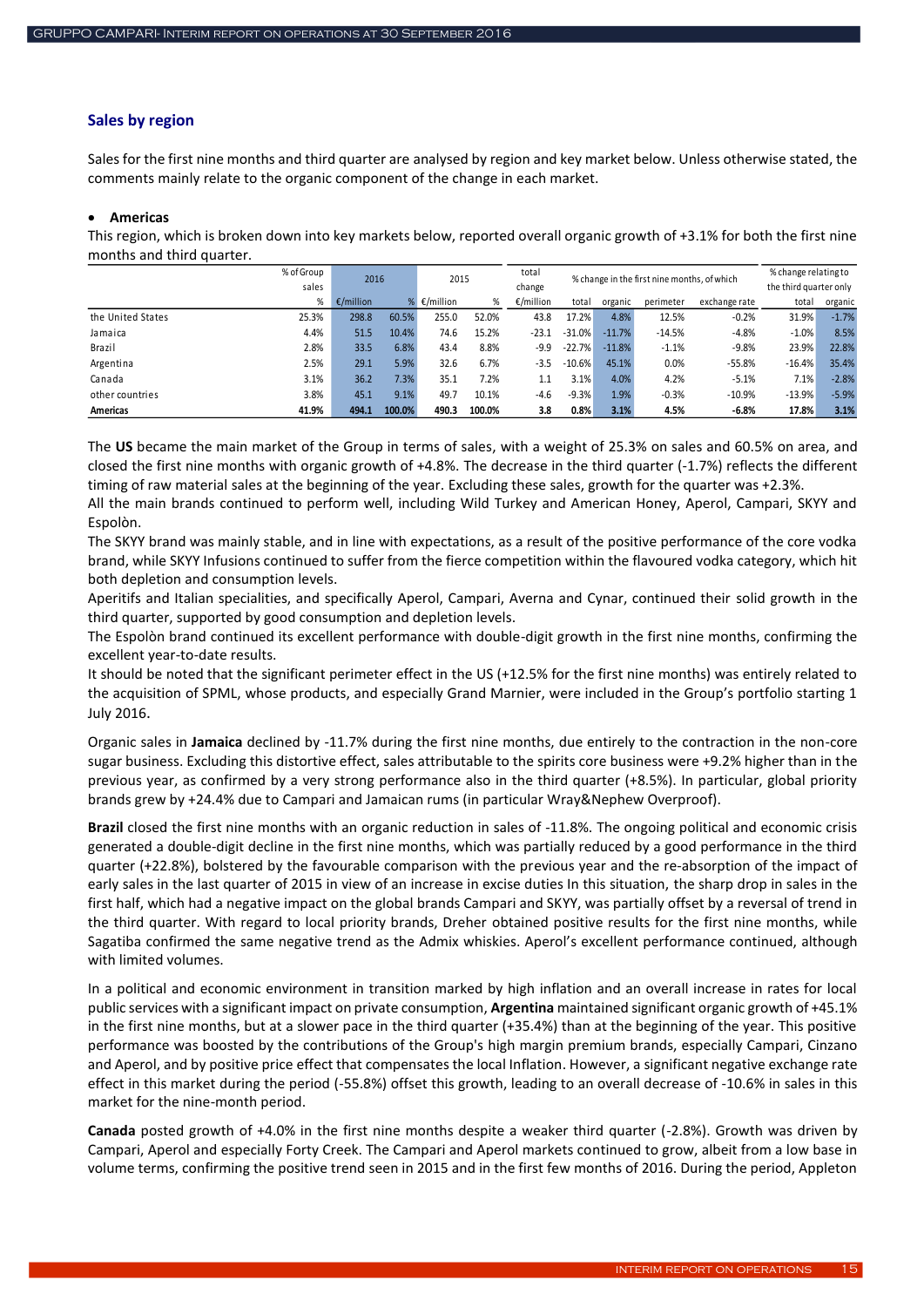Estate suffered a slowdown mainly due to the phasing of shipments. Conversely, Espolòn continued the positive trend seen in the first half of the year.

Lastly, **Mexico** performed well, with growth of +29.2%, on the back of the excellent performance of Jamaican rums and SKYY ready-to-drink.

### **Southern Europe, Middle East and Africa**

The region, which is broken down by main market in the table below, posted organic growth of +3.8% in the first nine months, and +4.3% in the third quarter.

|                                         | % of Group<br>sales | 2016                |        | 2015      |        | total<br>change | % change in the first nine months, of which |         |           |               | % change relating to<br>the third quarter only |         |
|-----------------------------------------|---------------------|---------------------|--------|-----------|--------|-----------------|---------------------------------------------|---------|-----------|---------------|------------------------------------------------|---------|
|                                         |                     | $\epsilon$ /million |        | €/million |        | €/million       | total                                       | organic | perimeter | exchange rate | total                                          | organic |
| Italy                                   | 24.2%               | 285.8               | 74.9%  | 293.1     | 78.4%  | $-7.3$          | $-2.5%$                                     | 0.1%    | $-2.6%$   | 0.0%          | $-4.7%$                                        | $-1.4%$ |
| other countries in the region $(*)$     | 8.1%                | 95.                 | 25.1%  | 80.8      | 21.6%  | 14.9            | 18.5%                                       | 17.3%   | 1.3%      | $-0.1%$       | 37.9%                                          | 23.0%   |
| Southern Europe, Middle East and Africa | 32.3%               | 381.5               | 100.0% | 373.8     | 100.0% | 7.7             | 2.0%                                        | 3.8%    | $-1.8%$   | 0.0%          | 5.3%                                           | 4.3%    |

(\*) includes the duty free channel.

In **Italy**, organic growth in the first nine months was +0.1%, as a result of a slight downturn in the third quarter (-1.4%). Global priority brands confirmed again an highly positive performance, and grew by +6.7% in the first nine months (+3.1% in the third quarter). Of particular significance was the growth of Campari, Aperol and SKYY Vodka, which was also reflected in positive sell-out figures. Over the nine-month period, regional priority brands registered growth of +13.2% (+2.1% in the third quarter), driven by Averna, Braulio and GlenGrant. The positive performance of these categories made it possible to offset the accumulated slowdown in the segment of single-serve aperitifs Crodino and Campari Soda, which also declined in the third quarter. However, with regard to Campari Soda, sell-out figures for the last two months show an improved trend in terms of sales.

**Other countries in the region** reported double-digit growth of +17.3% for the first nine months (+23.0% in the third quarter), due to the good performance, including in the third quarter, of many markets, including France, where there was a continuing improvement in double-digit growth rates, and also in Spain and Greece. Growth was also due to an upturn in the duty free channel.

In France, growth was driven by Aperol, Campari, GlenGrant and Riccadonna.

In the duty free channel, the positive performance was driven by Campari, Aperol, GlentGrant and the bitters (Averna and Braulio).

On the whole, these results were able to fully offset the decline in Nigeria, where macroeconomic conditions remain negative, and the de-stocking in view of the change of the route to market in South Africa, where the Group is going to internalize soon the distribution.

# **Northern, Central and Eastern Europe**

This region reported overall organic growth of +13.6% for the first nine months and +14.8% in the third quarter, broken down as follows in the main markets.

|                                      | % of Group | 2016      |        | 2015      |        | total<br>% change in the first nine months, of which |       |         |           | % change relating to |                        |         |
|--------------------------------------|------------|-----------|--------|-----------|--------|------------------------------------------------------|-------|---------|-----------|----------------------|------------------------|---------|
|                                      | sales      |           |        |           |        | change                                               |       |         |           |                      | the third quarter only |         |
|                                      |            | €/million |        | €/million |        | €/million                                            | total | organic | perimeter | exchange rate        | total                  | organic |
| Germany                              | 10.2%      | 120.9     | 53.7%  | 114.2     | 56.0%  | 6.7                                                  | 5.9%  | 6.3%    | $-0.5%$   | 0.0%                 | 2.4%                   | 1.3%    |
| Russia                               | 1.1%       | 13.2      | 5.9%   | 10.1      | 4.9%   | 3.1                                                  | 31.1% | 50.4%   | 0.0%      | $-19.2%$             | 130.1%                 | 145.6%  |
| other countries in the region        | 7.7%       | 91.2      | 40.5%  | 79.6      | 39.1%  | 11.6                                                 | 14.5% | 19.5%   | 0.6%      | $-5.6%$              | 18.0%                  | 23.6%   |
| Northern, central and eastern Europe | 19.1%      | 225.2     | 100.0% | 203.8     | 100.0% | 21.4                                                 | 10.5% | 13.6%   | 0.0%      | $-3.1%$              | 12.8%                  | 14.8%   |

In **Germany**, the first nine months closed with growth of +6.3% (+1.3% in the third quarter), driven by global brands Aperol, Campari and SKYY Vodka, regional brands Frangelico and Averna and local brand Ouzo 12. Overall growth was partially offset by a fall in Cinzano sparkling wines and vermouth.

In **Russia**, the favourable trend seen in the first half of the year continued, and the market ended the first nine months with growth of +50.4%, with triple-digit growth in the third quarter. Cinzano, vermouths, sparkling wines and Mondoro were up, as were Aperol and Campari.

However, it should be noted that the comparison basis in 2015 was particularly positive, given the severe crisis that hit the market in that year. Moreover, although consumption showed some signs of improvement, the overall macroeconomic environment in Russia is still generally difficult, with the credit risk in distributor relationships remaining high.

The **region's other countries** grew by +19.5% in the first nine months (+23.6% in the third quarter), due especially to doubledigit growth in the UK, where Aperol and Campari are registering continuous growth, and both Jamaican rums and Wild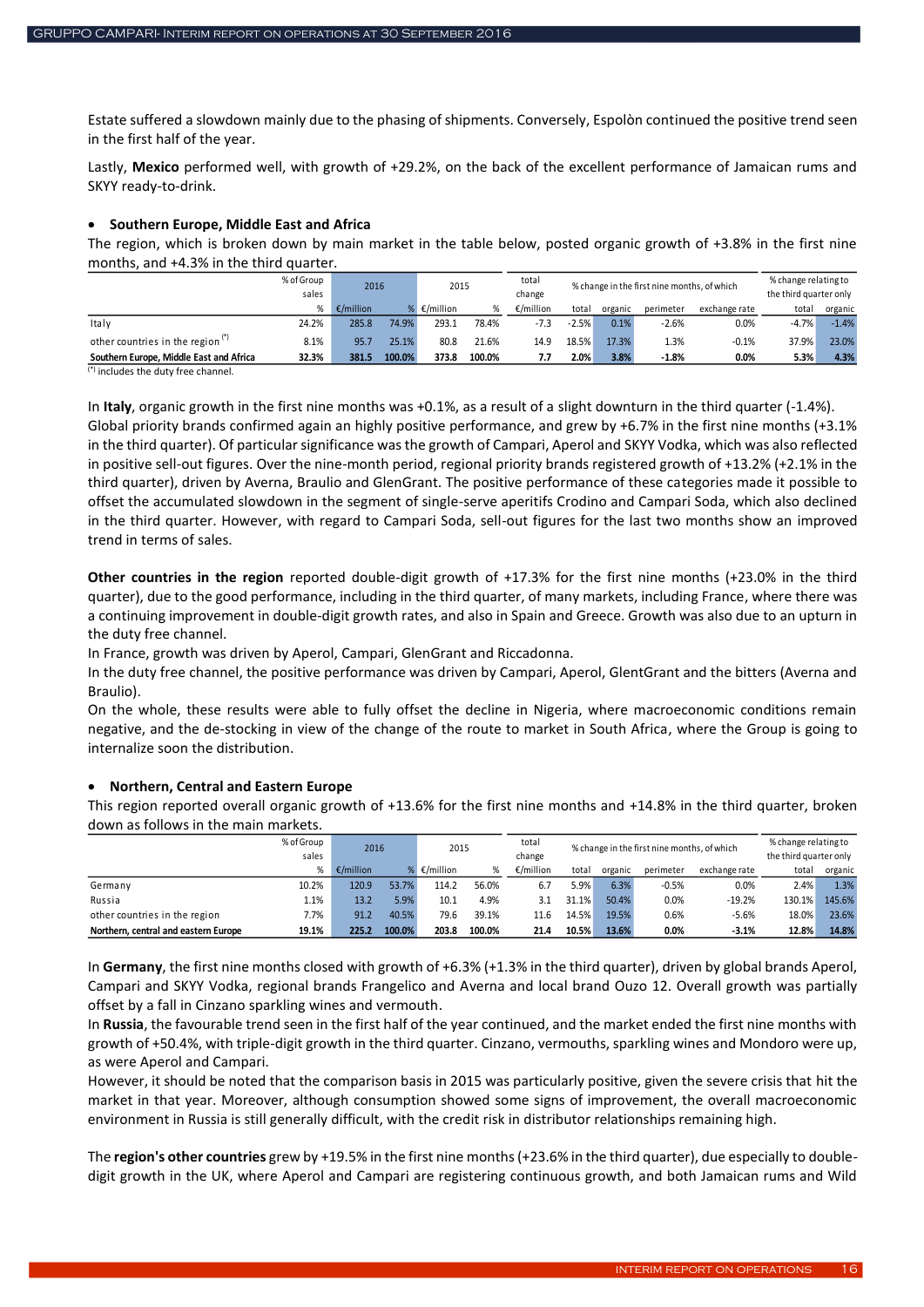Turkey are achieving good results. In addition, the good performance of Switzerland, Austria, Belgium and many countries in northern and Eastern Europe continued, due in particular to Aperol's strong performance.

#### **Asia-Pacific**

The table below shows the region, broken down into Australia and the other countries, with details of the changes during the period. The first nine months ended with overall organic growth of +5.6% in the region, and growth of +8.2% in the third quarter, confirming the positive trend seen in the first half of the year.

|                               | % of Group<br>sales | 2016      |        | 2015      |        | total<br>% change in the first nine months, of which<br>change |         |         |           | % change relating to<br>the third quarter only |       |         |
|-------------------------------|---------------------|-----------|--------|-----------|--------|----------------------------------------------------------------|---------|---------|-----------|------------------------------------------------|-------|---------|
|                               |                     | €/million |        | €/million |        | €/million                                                      | total   | organic | perimeter | exchange rate                                  | total | organic |
| Australia                     | 4.8%                | 56.8      | 71.5%  | 53.5      | 69.7%  | 3.4                                                            | 6.3%    | 9.3%    | 0.1%      | $-3.2%$                                        | 7.7%  | 3.7%    |
| other countries in the region | 1.9%                | 22.7      | 28.5%  | 23.2      | 30.3%  | -0.5                                                           | $-2.3%$ | $-2.9%$ | 3.8%      | $-3.2%$                                        | 33.1% | 19.6%   |
| Asia-Pacific                  | 6.7%                | 79.5      | 100.0% | 76.7      | 100.0% | 2.8                                                            | 3.7%    | 5.6%    | 1.2%      | $-3.2%$                                        | 15.0% | 8.2%    |

In **Australia**, organic growth was +9.3% (+3.7% in the third quarter), driven by the good performance of all the main portfolio brands, which, as a result of growth rates that outpaced market averages, continued to gain share and, in particular, Wild Turkey ready-to-drink, but also Aperol, SKYY ready-to-drink, Espòlon and GlenGrant. In addition, local co-packing activities also contributed to the positive performance achieved during the period.

In **other countries**, sales were down by -2.9%, but were up in the third quarter (+19.6%) due to the positive performance in Japan, which was more than offset during the first nine months by declining sales in China and New Zealand. Sales in Japan rebounded following the recovery from the slowdown in orders in the first half of the year, while in China the overall slowdown in the economy continued. In New Zealand, negative results were attributable solely to Coruba.

#### <span id="page-16-0"></span>**Sales by major brands at consolidated level**

The following table summarises growth in the main brands in the first nine months of the year, broken down into the categories identified by the Group based on the priorities (global, regional, local and other) assigned to them. The table below shows organic growth, including that for the third quarter only.

|                                        | percentage of Group<br>sales |          | change in percentage sales in the first nine months, of which | change relating to the<br>third quarter only |          |
|----------------------------------------|------------------------------|----------|---------------------------------------------------------------|----------------------------------------------|----------|
|                                        |                              | total    | organic                                                       | exchange rate                                | organic  |
| Campari                                | 10.0%                        | 1.4%     | 8.1%                                                          | $-6.6%$                                      | 5.3%     |
| <b>SKYY (1)</b>                        | 11.2%                        | $-0.5%$  | 1.4%                                                          | $-2.0%$                                      | $-0.9%$  |
| Aperol                                 | 13.1%                        | 17.8%    | 19.3%                                                         | $-1.5%$                                      | 18.6%    |
| Wild Turkey portfolio (1)(2)           | 7.4%                         | 5.6%     | 6.6%                                                          | $-1.0%$                                      | 13.8%    |
| Jamaican rums portfolio <sup>(3)</sup> | 5.2%                         | $-0.7%$  | 5.1%                                                          | $-5.7%$                                      | 0.0%     |
| global priority brands (excluding      |                              |          |                                                               |                                              |          |
| <b>Grand Marnier)</b>                  | 46,9%                        | 5,5%     | 8,6%                                                          | $-3,2%$                                      | 7,9%     |
| <b>Grand Marnier</b>                   | 3.4%                         |          |                                                               |                                              |          |
| global priority brands                 | 50.3%                        | 13.0%    | 8.6%                                                          | $-3.2%$                                      | 7.9%     |
| Cinzano                                | 3.5%                         | $-8.6%$  | 3.0%                                                          | $-11.6%$                                     | 13.7%    |
| Frangelico                             | 1.5%                         | 0.8%     | 2.4%                                                          | $-1.6%$                                      | $-5.4%$  |
| Averna and Braulio                     | 1.7%                         | 24.9%    | 25.2%                                                         | $-0.3%$                                      | 18.3%    |
| <b>Forty Creek</b>                     | 1.2%                         | $-3.8%$  | 0.0%                                                          | $-3.7%$                                      | $-0.4%$  |
| Espolòn                                | 1.7%                         | 41.7%    | 43.4%                                                         | $-1.7%$                                      | 35.3%    |
| other                                  | 5.1%                         | 3.9%     | 7.5%                                                          | $-3.6%$                                      | 4.6%     |
| regional priority brands               | 14.7%                        | 4.7%     | 9.8%                                                          | $-5.1%$                                      | 9.2%     |
| CampariSoda                            | 3.6%                         | $-5.4%$  | $-5.3%$                                                       | 0.0%                                         | $-11.5%$ |
| Crodino                                | 3.7%                         | $-6.3%$  | $-6.2%$                                                       | $-0.1%$                                      | $-4.0%$  |
| Wild Turkey ready-to-drink             | 2.1%                         | 1.6%     | 4.7%                                                          | $-3.0%$                                      | 1.2%     |
| Brazilian brands Dreher and Sagatiba   | 1.6%                         | $-10.9%$ | $-0.1%$                                                       | $-10.8%$                                     | 44.7%    |
| other                                  | 1.9%                         | 3.5%     | 3.9%                                                          | $-0.4%$                                      | $-8.3%$  |
| local priority brands                  | 12.9%                        | $-4.1%$  | $-2.1%$                                                       | $-2.0%$                                      | 0.8%     |
| rest of the portfolio                  | 22.1%                        | $-11.5%$ | 1.2%                                                          | $-4.8%$                                      | 3.2%     |
| total                                  | 100.0%                       | 3.1%     | 5.4%                                                          | $-3.7%$                                      | 6.1%     |

 $(1)$  excludes ready-to-drink

(2) includes American Honey

(3) Includes Appleton, J.Wray and Wray&Nephew Overproof

The **Group's global priority brands**, which account for over half of the Group's sales, recorded organic sales growth of +8.6% (+7.9% in the third quarter), while exchange rate changes had a minor negative effect in the first nine months of the year (-3.2%). The acquisition of SPML entailed the incorporation of Grand Marnier into the Group's global brands, and its distribution from 1 July 2016 generated sales for € 39.6 million (€ 43.8 million including also minor brands) with a weight of 3.4% on sales.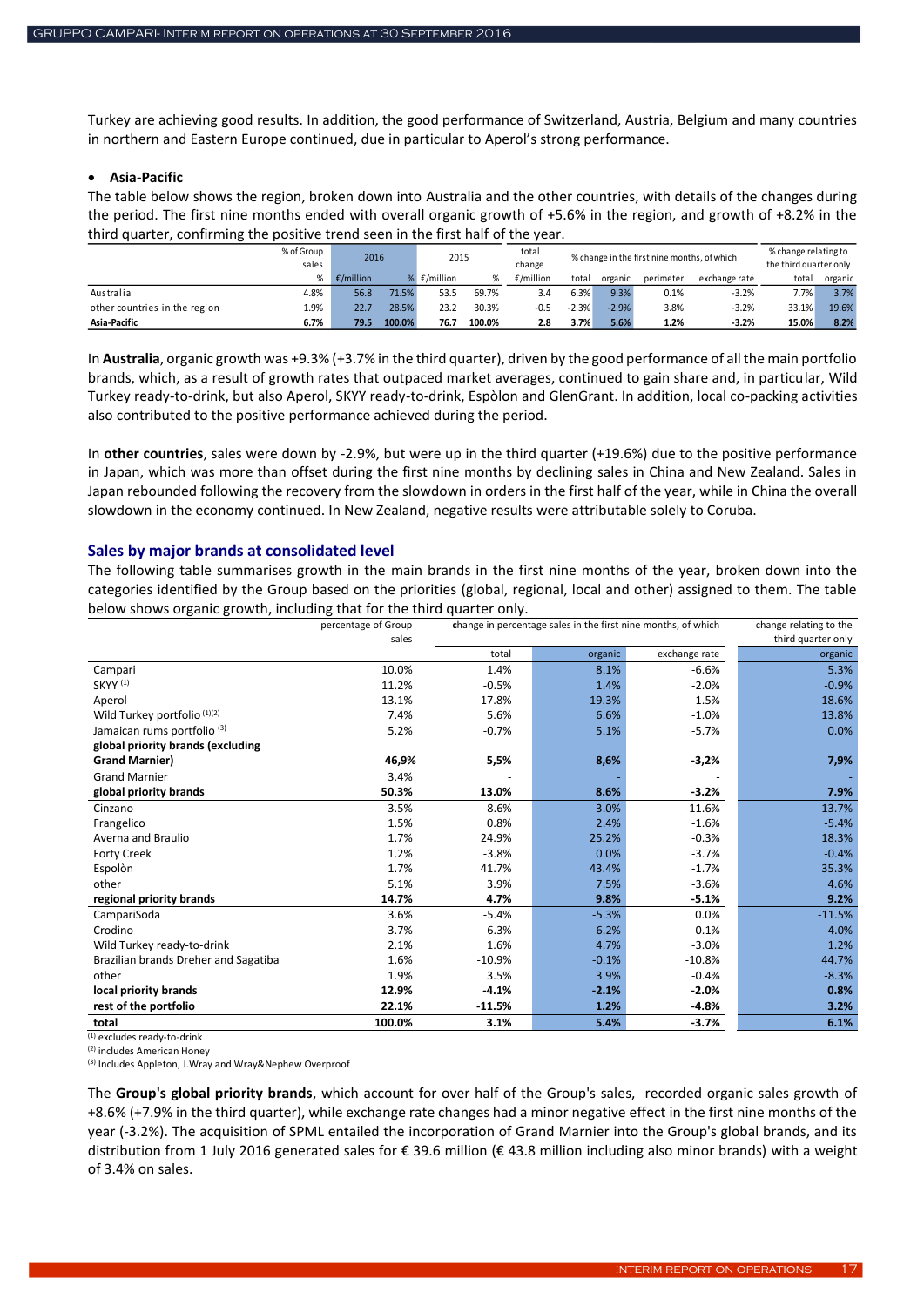**Campari** closed the nine months with highly satisfactory organic growth of +8.1%; this result was achieved due to growth in both the first part of the year (+9.5% in the first half) and in the beginning of the second half, with growth of +5.3% in the third quarter.

Various markets performed well during the period, including Italy, Germany, Argentina, France, Jamaica, the US and the UK, which made up for the slowdown in Brazil.

This organic growth was partly offset by a large negative exchange rate effect (-6.6%), most of which was recorded in Argentina.

**SKYY** closed the nine-month period with organic growth of +1.4% and recorded a slight decrease in the third quarter (- 0.9%).

In the US, SKYY Vodka recorded growth in both the nine-month period and in the third quarter, while SKYY Infusions continues to suffer from the weakness in flavoured vodkas.

With regard to the other markets, SKYY Vodka obtained good results in many markets (including Italy and Germany), while sales declined slightly in South Africa during the period.

**Aperol**, which continued its excellent organic growth (+19.3% in the first nine months of the year and +18.6% in the third quarter), was the Group's top brand in terms of net sales. The positive results were due to the healthy performances of its core markets – most notably, Italy and Germany – but also generally across all markets where the brand is currently being developed, especially France, the US, Brazil, the UK, Spain, Belgium, Switzerland, Australia, Chile, Czech Republic, Greece and the duty free channel.

The **Wild Turkey** portfolio, which includes American Honey, grew by +6.6% during the period (+13.8% in the third quarter), thanks to a satisfactory result in the US, Japan - where it picked up after recovering from the slowdown in orders in the first half of the year, the UK, and the duty free channel.

Growth in the portfolio is mostly due to Wild Turkey; however American Honey also recovered in the period from the decline recorded in the US.

It should be noted that the performance described does not include the Wild Turkey ready-to-drink portfolio which, given that it is an exclusively domestic business in the Australian market, is classified under local priority brands.

The **Jamaican rums portfolio** (Appleton Estate, J.Wray and Wray&Nephew Overproof) reported overall organic growth of +5.1% in the nine-month period, while performance in the quarter was in line with last year. Very positive performances were achieved in Jamaica, the US, the UK and Mexico, but the results were partly offset by a slight slowdown in some markets (Canada and the duty free channel).

The **regional priority brands** (14.7% of Group sales) posted growth of +9.8% during the first nine months (+9.2% in the third quarter), due to many of the main brands, particularly Averna, Braulio, Espolòn and GlenGrant, but also Cinzano and the other sparkling wines.

**Frangelico** reported growth of +2.4% over the nine-month period, thanks to the results achieved in Germany and the UK, despite a decrease of -5.4% in the third quarter, which was due to a decline in its main market, the United States.

**Averna and Braulio** (+25.2% in the nine-month period, +18.3% in the third quarter) recorded positive results in their main markets, Italy and Germany, but also in many other markets, including the US and the duty free channel.

**Espolòn** (+43.4% in the nine-month period, +35.3% in the third quarter) continued to report double-digit growth in the US, as well as highly encouraging results in the various international markets in which the brand is currently being developed, including Australia, Canada and Italy.

**Cinzano** reported growth of +3.0% in the nine-month period, thanks to a good third quarter (+13.7%). This performance was the result of good growth by Cinzano vermouth (+11.5% in the first nine months of the year), partly offset by a contraction in Cinzano sparkling wines (-5.8%).

Specifically, it should be noted that sales of Cinzano vermouth and sparkling wines recovered in Russia – partly due to the favourable basis of comparison – and sales of Cinzano vermouth rose in Argentina, making up for the losses caused by the decline in sales of both Cinzano vermouth and sparkling wine in Germany owing to the fierce competition in the category. **Forty Creek** closed the nine-month period and the third quarter in line with 2016. The good performance in its main market of Canada was, however, partially offset by a fall in US sales.

The **other brands** in the category (GlenGrant, Cynar, Braulio and the other sparkling wines, Riccadonna and Mondoro) recorded good results in the first nine months of the year, due to the positive performance of all their main markets, namely Italy, the US, France, Russia and Argentina. Carolans was the only brand to contract temporarily in the US in the period.

**Local priority brands** (12.9% of the Group portfolio) declined by -2.1% in the first nine months of the year; although the third quarter was positive (+0.8%), it was not sufficient to make up for the fall in previous quarters.

With specific reference to the main brands, Campari Soda and Crodino recorded negative organic growth. However, as for Campari Soda, the sell-out data of the last two months show an improving trend compared to sales data. Regarding Crodino, the negative performance is mainly due to the traditional sales channel. The Brazilian brands made up for the fall in the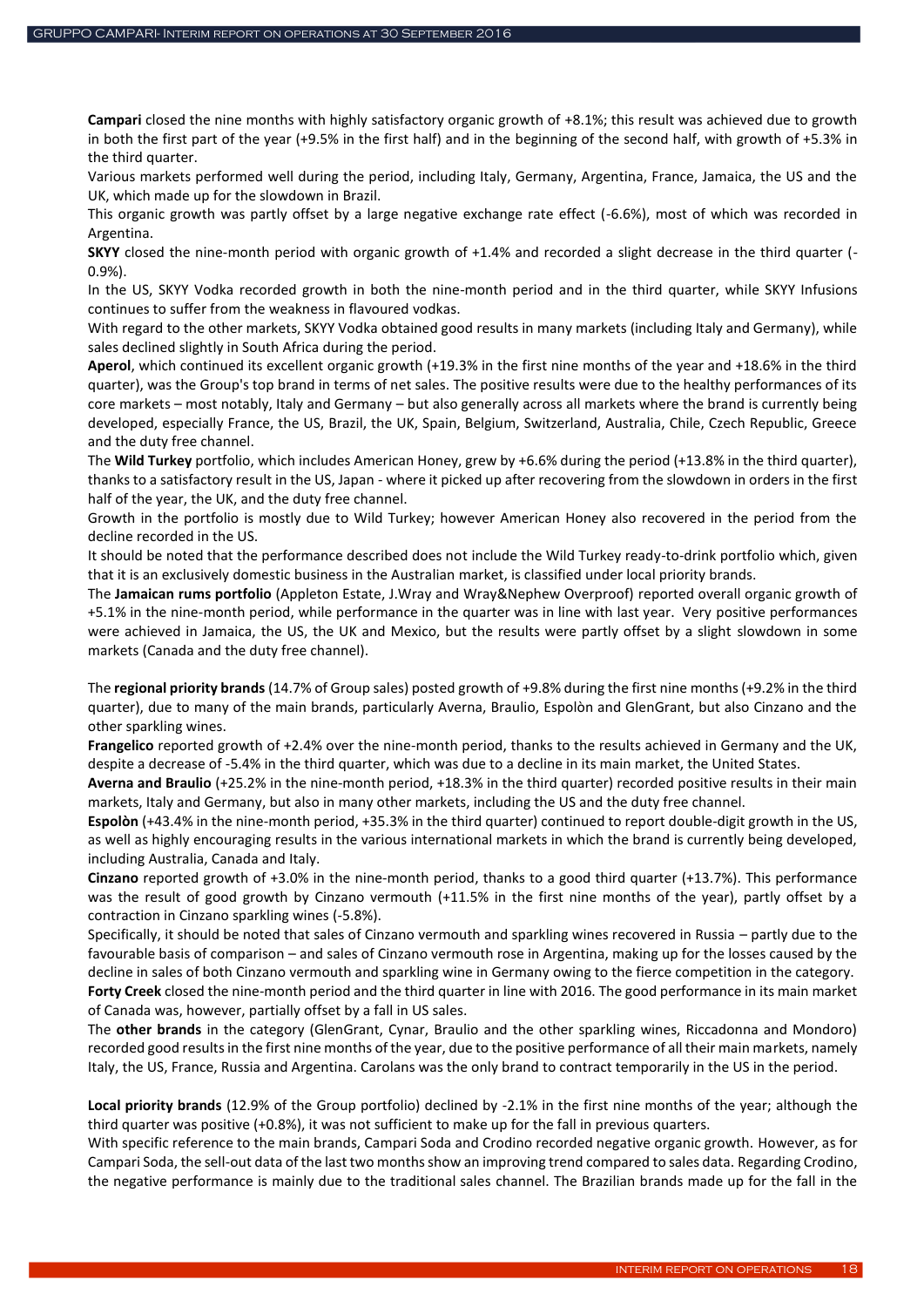first half and closed the nine-month period in line with the year-earlier period. Wild Turkey ready-to-drink and Ouzo 12 also closed the nine-month period with positive results in Australia and Germany respectively.

The **rest of the portfolio**, which represents about one fifth of the Group's sales (including agency brands, which account for around 8% of Group sales), reported slight organic growth (+1.2%) compared with the previous year. The good performance in this category of SKYY ready-to-drink in Mexico and Australia and the agency brands in Germany and Argentina should be noted. Conversely, negative performances were recorded by Coruba in New Zealand and by Zedda Piras in Italy.

### <span id="page-18-0"></span>**Income statement for the first nine months of 2016**

### **Preliminary remarks**

The income statement for the first nine months of the year shows a positive performance overall by all of the main operating profitability indicators. The third quarter shows a continuation of the increase in sales seen in the already satisfactory results of the first half of 2016 and, at the same time, reflects the planned acceleration in spending on advertising and promotions and a strengthening of the Group's distribution structures.

At consolidated level, sales grew overall across all geographical regions. All the Group's global priority brands and nearly all the regional priority brands continued the growth seen in the first six months of the year. Overall, sales grew by +3.1% compared with the first nine months of the previous year, essentially attributable to the combination of positive effects arising from organic growth of +5.4% and perimeter changes of +1.4%, which were partly offset by negative exchange rate changes of -3.7%. At operating performance level, the gross margin increased by +7.3% (+6.9% at organic level), the contribution margin by +6.6% (+6.2% at organic level) and the result from recurring activities by +6.0% (+4.5% at organic level) due to a favourable sales mix. The Group's profit before tax decreased by -26.3%, due entirely to adjustments to operating and financial income (charges); these comprised ancillary costs relating to the acquisition of SPML, contractual charges for the early repayment of some loans and Group restructuring costs. Before deduction of these costs, the Group's profit before tax would have been € 183.7 million, a rise of +3.2%.

#### **Income statement**

The table below shows the income statement for the first nine months of 2016 and a breakdown of the total change by organic growth, perimeter and exchange rate effects.

|                              |                    |         |           |                              |              |          |                    |       | of which due to   |                |                    |         |
|------------------------------|--------------------|---------|-----------|------------------------------|--------------|----------|--------------------|-------|-------------------|----------------|--------------------|---------|
|                              | 2016               |         | 2015      |                              | total change |          | of which organic   |       | of which external |                | exchange rates     |         |
|                              | $\epsilon$ million | %       | € million | %                            | € million    | %        | $\epsilon$ million | %     | $E$ million       | %              | $\epsilon$ million | %       |
| Net sales                    | 1,180.4            | 100.0   | 1,144.7   | 100.0                        | 35.7         | 3.1%     | 61.8               | 5.4%  | 16.3              | 1.4%           | (42.4)             | $-3.7%$ |
| Cost of goods sold           | (502.8)            | $-42.6$ | (513.4)   | $-44.8$                      | 10.6         | $-2.1%$  | (18.4)             | 3.6%  | 5.3               | $-1.0%$        | 23.7               | $-4.6%$ |
| <b>Gross margin</b>          | 677.6              | 57.4    | 631.3     | 55.2                         | 46.3         | 7.3%     | 43.4               | 6.9%  | 21.6              | 3.4%           | (18.7)             | $-3.0%$ |
| Advertising and              |                    |         |           |                              |              |          |                    |       |                   |                |                    |         |
| promotional costs            | (208.7)            | $-17.7$ | (191.5)   | $-16.7$                      | (17.2)       | 9.0%     | (16.1)             | 8.4%  | (6.8)             | 3.5%           | 5.7                | $-3.0%$ |
| <b>Contribution margin</b>   | 468.9              | 39.7    | 439.9     | 38.4                         | 29.0         | 6.6%     | 27.3               | 6.2%  | 14.8              | 3.4%           | (13.0)             | $-3.0%$ |
| Overheads                    | (234.9)            | $-19.9$ | (219.2)   | $-19.1$                      | (15.7)       | 7.2%     | (17.3)             | 7.9%  | (7.1)             | 3.3%           | 8.8                | $-4.0%$ |
| <b>Adjusted result from</b>  |                    |         |           |                              |              |          |                    |       |                   |                |                    |         |
| recurring activities (1)     | 234.0              | 19.8    | 220.7     | 19.3                         | 13.3         | 6.0%     | 9.9                | 4.5%  | 7.6               | 3.5%           | (4.2)              | $-1.9%$ |
| Adjustments to operating     |                    |         |           |                              |              |          |                    |       |                   |                |                    |         |
| income (charges) (1)         | (27.7)             | $-2.3$  | 1.0       | 0.1                          | (28.7)       |          |                    |       |                   |                |                    |         |
| <b>Operating result</b>      | 206.4              | 17.5    | 221.7     | 19.4                         | (15.3)       | $-6.9%$  |                    |       |                   |                |                    |         |
| Financial income (expenses)  | (50.4)             | $-4.3$  | (42.3)    | $-3.7$                       | (8.1)        | 19.2%    |                    |       |                   |                |                    |         |
| Adjustments to financial     |                    |         |           |                              |              |          |                    |       |                   |                |                    |         |
| income (expenses) (1)        | (24.5)             | $-2.1$  | (0.5)     | $\qquad \qquad \blacksquare$ | (24.0)       |          |                    |       |                   |                |                    |         |
| Profit before tax and non-   |                    |         |           |                              |              |          |                    |       |                   |                |                    |         |
| controlling interests        | 131.5              | 11.1    | 178.9     | 15.6                         | (47.4)       | $-26.5%$ |                    |       |                   |                |                    |         |
| Non-controlling interests    |                    |         | (0.5)     | $\overline{\phantom{a}}$     | 0.5          | $-99.3%$ |                    |       |                   | $\overline{a}$ |                    |         |
| Group profit before tax      | 131.5              | 11.1    | 178.5     | 15.6                         | (46.9)       | $-26.3%$ |                    |       |                   |                |                    |         |
| <b>Adjusted Group profit</b> |                    |         |           |                              |              |          |                    |       |                   |                |                    |         |
| before tax $(1)$             | 183.7              | 15.6    | 177.9     | 15.5                         | 5.8          | 3.2%     |                    |       |                   |                |                    |         |
| Total depreciation and       |                    |         |           |                              |              |          |                    |       |                   |                |                    |         |
| amortisation                 | (38.6)             | $-3.3$  | (34.0)    | $-3.0$                       | (4.6)        | 13.6%    | (5.5)              | 16.0% | (0.7)             | 1.9%           | 1.5                | $-4.4%$ |
| Adiusted EBITDA (1)          | 272.7              | 23.1    | 254.7     | 22.3                         | 18.0         | 7.0%     | 15.4               | 6.0%  | 8.3               | 3.3%           | (5.7)              | $-2.3%$ |
| <b>EBITDA</b>                | 245.0              | 20.8    | 255.7     | 22.3                         | (10.7)       | $-4.2%$  |                    |       |                   |                |                    |         |

(1) For information on the definition of alternative performance indicators, see the next section of this interim report on operations in the section 'Alternative performance indicators'.

The resulting changes in the Group's total and organic profitability, calculated in basis points, are as follows.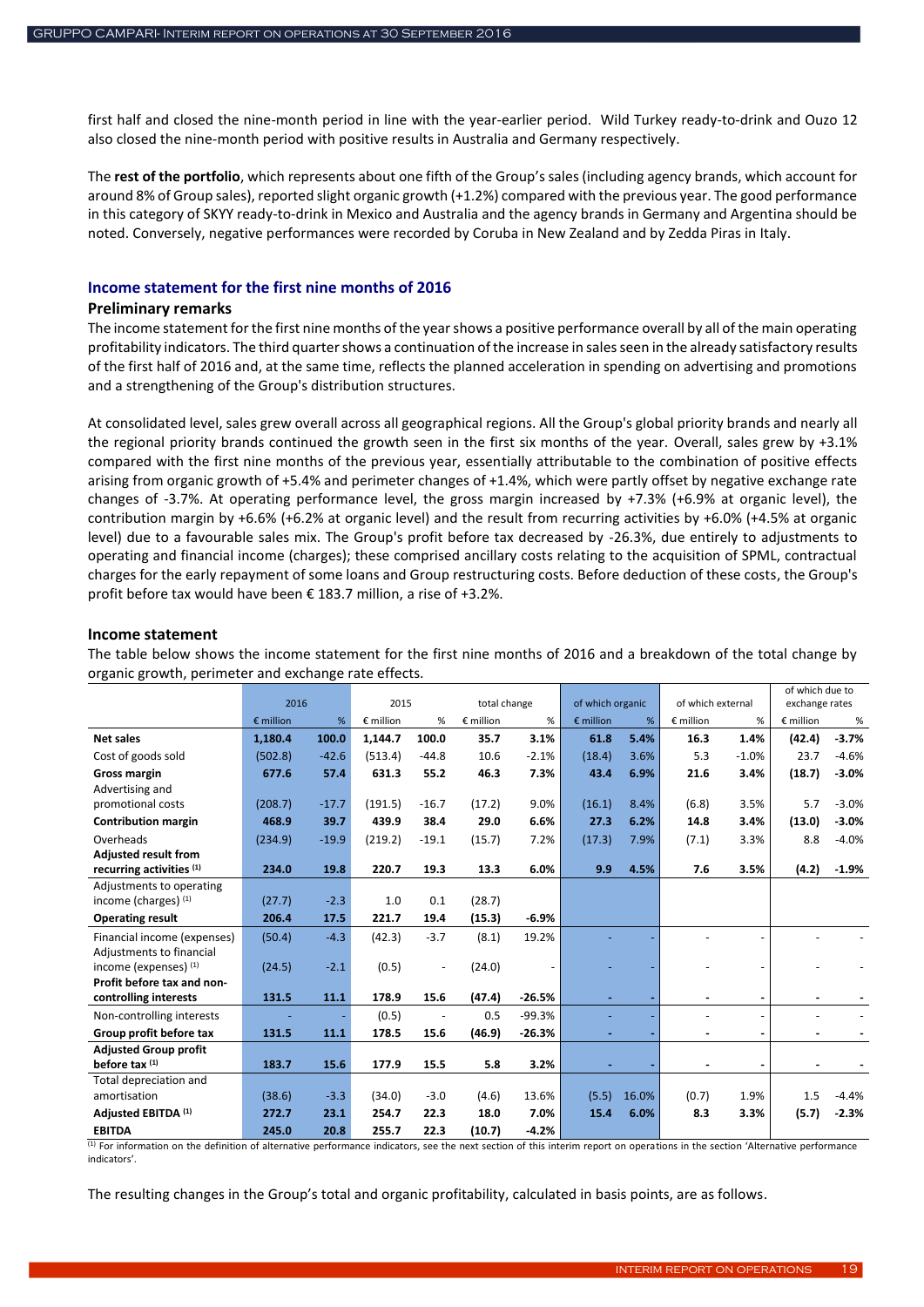| changes in profitability in basis points (*) | total  |         |
|----------------------------------------------|--------|---------|
|                                              |        | organic |
| Cost of goods sold after distribution costs  | 230    | 80      |
| Gross margin                                 | 230    | 80      |
| Advertising and promotional costs            | $-100$ | $-50$   |
| <b>Contribution margin</b>                   | 130    | 30      |
| Overheads                                    | $-70$  | $-50$   |
| <b>Result from recurring activities</b>      | 50     | $-20$   |

(\*) There may be rounding effects given that the basis points corresponding to the dilution have been rounded to the nearest ten

**Net sales** in the first nine months of the year totalled € 1,180.4 million, an increase of +3.1% compared with the same period of 2015. The organic component had a positive impact of +5.4%, although this was offset by a negative exchange rate effect of -3.7%. The perimeter effect was positive at +1.4%. For more details on these effects and on sales by region and brand, please refer to the section above.

#### **Gross profit** was € 677.6 million, an increase of +7.3% compared with the first nine months of 2015.

As a percentage of sales, it rose from 55.2% in 2015 to 57.4% in 2016, with an increase in profitability of 230 basis points. At organic level, the improvement led to an increase in gross profit as a percentage of sales of 80 basis points. This result was obtained thanks to a favourable product/market mix of sales, caused by an excellent performance of the high-margin global priority brands and of nearly all the regional priority brands, which more than offset the dilution arising from the growth in low-margin countries, such as Argentina and Russia, and the decline in local priority brands such as single-serve aperitifs in Italy. The improvement in organic profitability was partly offset by the negative impact of the non-core sugar business in Jamaica.

**Advertising and promotional costs** were 17.7% of sales in the first nine months of 2016, an increase on the previous year's figure of 16.7%. Organic costs rose by +8.4%, generating dilution of 50 basis points, an effect due essentially to the acceleration in spending in advertising and promotions planned for the second half of the year.

The **contribution margin** for the first nine months was € 468.9 million, an increase of +6.6% compared with last year, thanks to a combination of positive effects mainly due to organic growth of +6.2% and a perimeter effect of +3.4%, which partially offset the negative exchange rate effects of -3.0%. Consequently, profitability as a percentage of sales increased by 130 basis points in total and 30 basis points at organic level.

**Overheads** increased by +7.2% overall to € 234.9 million, due substantially to organic growth of +7.9%. The perimeter and exchange rate effects were almost fully offset, resulting in changes of +3.3% and -4.0% respectively. In the two periods under comparison, overheads as a percentage of sales increased slightly from 19.1% in 2015 to 19.9% in 2016, with a total dilutive effect of 70 basis points, of which 50 related to organic growth. The organic increase resulted from the strengthening of the Group's distribution structure in some markets, such as:

- United States, where an investment programme was launched to upgrade the sales structure for the on-premise channel, a strategic distribution segment for the entire premium spirits portfolio, also in connection with the newly acquired Grand Marnier brand,
- South Africa, where the Group is developing a new commercial structure,
- as well as the effect of inflation in some emerging markets such as Argentina.

The **adjusted result from recurring activities** was € 234.0 million, an increase of +6.0% compared with the same period of last year. This equates to 19.3% of sales compared with 19.8% the previous year, an improvement of 50 basis points. Organic profitability was in line with the previous year, but fell slightly by 20 basis points, and includes the effect of three contrasting factors that offset each other during the first nine months of 2016:

- an improvement in gross profit, which boosted organic profitability by 80 basis points;
- an increase in advertising and promotional costs, which had a dilutive effect of 50 basis points on profitability;
- an increase in overheads, which grew more quickly than organic sales, as a result of which organic profitability was diluted by 50 basis points.

The impact of perimeter changes on the result from recurring activities equates to +3.5% and is due to the following events: - acquisition of SPML, which only affected the change in the perimeter (by +4.8%) from 1 July 2016;

- sales of non-core businesses and businesses with a lower profit margin than the Group's average and the termination of general merchandise distribution agreements in Jamaica and agency wine distribution agreements in Italy (-1.3%).

With specific reference to SPML, it should be noted that the business contributed  $\epsilon$  43.8 million to net sales and  $\epsilon$  10.5 million to the adjusted result from recurring activities during the period.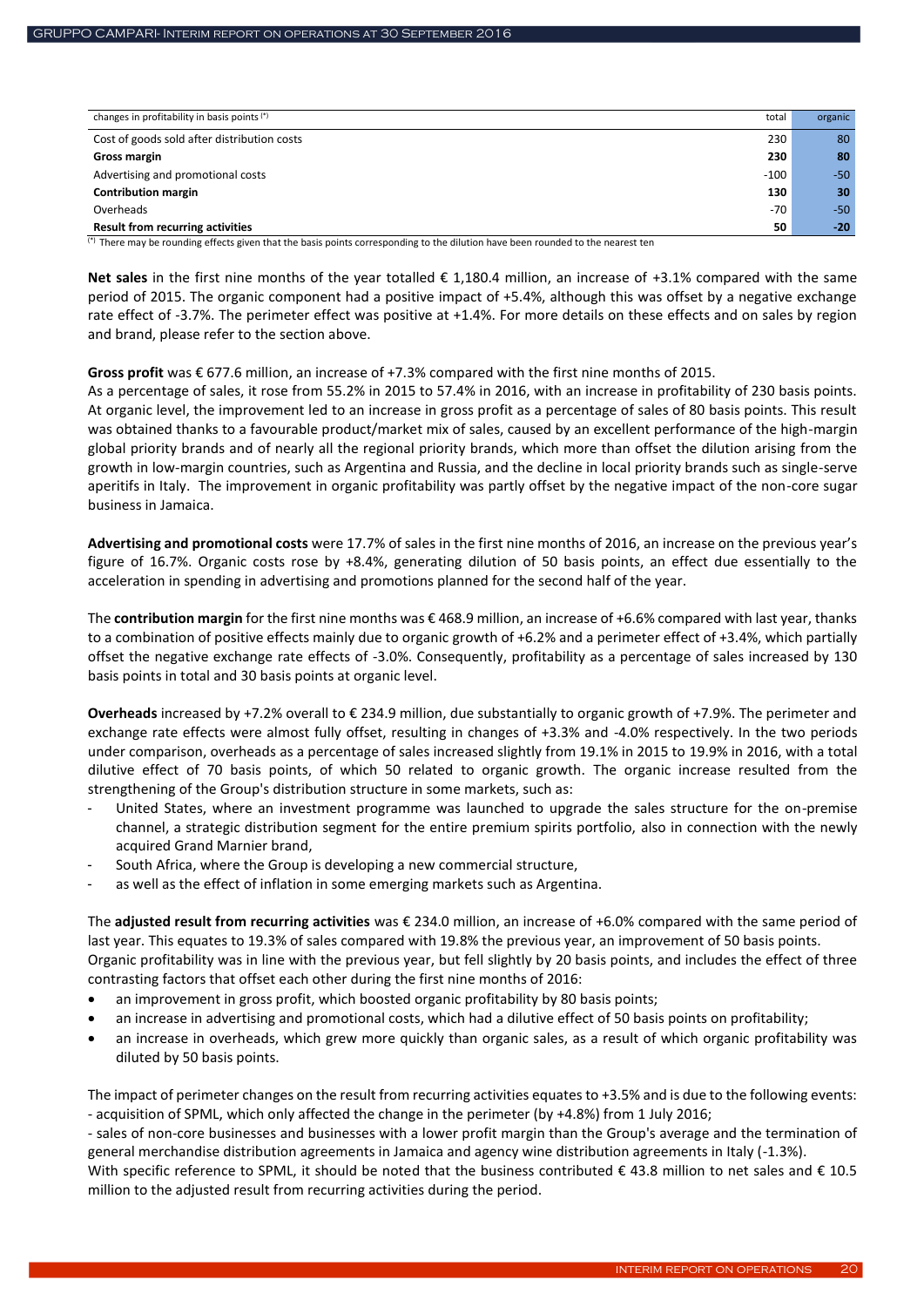**Adjustments to operating income (charges)** showed a net negative balance of € 27.7 million (of which € 8.2 million related to ancillary costs connected with the acquisition of SPML and the rest to restructuring operations and sales of non-core businesses), while in 2015, the net balance was negative at € 1.0 million, due mainly to the sale of the non-core Federated Pharmaceutical division in Jamaica, net of the restructuring costs relating to various Group companies.

The **operating result** was € 206.4 million, a decrease of -6.9% compared with the first nine months of last year, entirely attributable to the above-mentioned adjustments to operating income and charges.

Owing to these adjustments, ROS (return on sales, i.e. operating result as a percentage of net sales) was 17.5%, lower than the 19.4% recorded in 2015.

**Depreciation and amortisation** in the period totalled € 38.6 million, an increase of +13.6% compared to 2015. The organic increase was partly due to the effect of recognising amortisation on the income statement for the X-Rated brand, for which the useful life had been amended from 2016. The perimeter effect was due to the consolidation of SPML.

Adjusted EBITDA amounted to  $\epsilon$  272.7 million, an increase of +7.0% (+6.0% at organic level equal to 10 basis points) compared with the same period of the previous year.

**EBITDA** came in at € 245.0 million, a decrease of -4.2% due to the adjustments to operating income and charges in the period.

Net **financial expenses** stood at € 50.4 million, an increase of € 8.1 million compared with the € 42.3 million recorded in the same period of 2015.

**Adjustments to financial income and expenses** of € 24.5 million includes the financial effects of the following events that occurred in the first nine months of 2016:

- the early repayment, on 22 September 2016, of private placement loans issued by Campari America in 2009 and of the bond issued by the Parent Company in 2003 (please see the section 'Significant events during the period' for more details), which incurred contractual changes of € 29.0 million (known as 'make-whole' charges, corresponding to the current value of future coupons, calculated based on the spread between the contractually agreed interest rate and the US Treasury yield applicable for the same maturity),
- the acquisition of SPML, which was completed on 29 June 2016, generated financial charges of €0.6 million,
- the sale of financial assets arising from the closure of pension plans in Jamaica, which were classified as 'available for sale' at 31 December 2015, generated income of € 5.1 million.

Average net debt for the first nine months of 2016 (€ 1,112.6 million) was higher than in the same period in 2015 (€ 981.6 million), while the average cost of debt, excluding exchange rate effects and the above-mentioned financial components for the period in question, was 6.4%, higher than the average cost for the first nine months in 2015, when the figure was 5.9%. The early repayment of the financial payable described above was made in September 2016, and thus the effects of the general reduction in the overall cost of debt are not reflected in the income statement for the first nine months of 2016. Lastly, it should be noted that the acquisition of SPML was financed entirely from the Group's available cash, totalling  $\epsilon$ 489.8 million (of which € 125.5 million was paid on 15 March 2016, € 347.2 million on 29 June 2016 and € 17.1 million in July 2016, in connection with the squeeze-out transactions), with a resulting effect on the Group's financial position at 30 September 2016.

**The Group's profit before tax** was € 131.5 million, a decrease of -26.3% compared with the same period of 2015. Group profit as a percentage of sales was 11.1% (15.6% in the same period of 2015). Group profit, excluding adjustments to operating and financial charges for the period (€ 27.7 million and € 24.5 million respectively), was € 183.7 million, an increase of +3.2% compared with the same period in 2015, which was also adjusted in the same manner. The adjustments of operating and financial income and charges generated a positive tax effect of € 18.3 million.

There were no **portions of profit relating to non-controlling interests** in the first nine months of 2016 (€ 0.5 million in the same period of the previous year).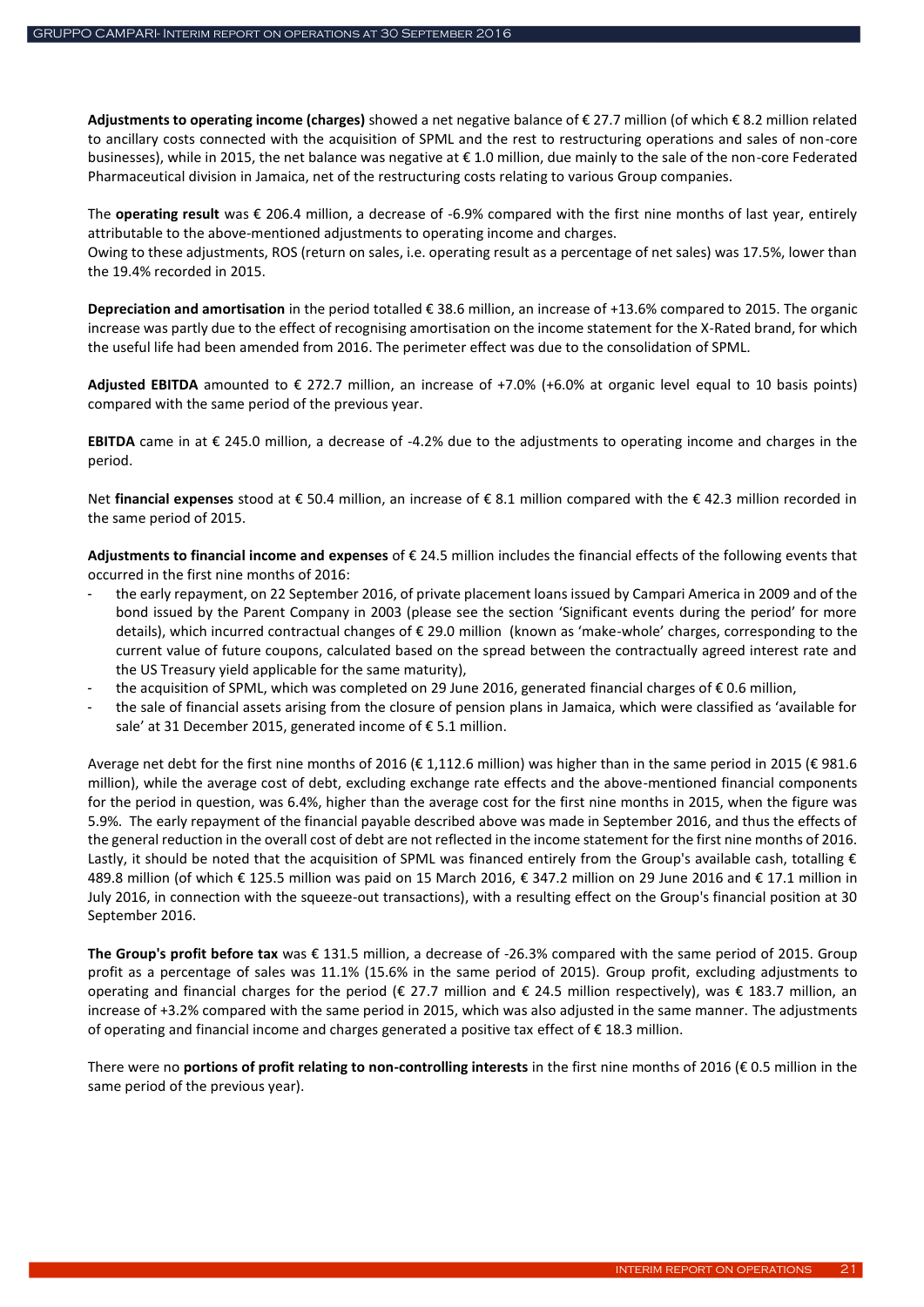#### <span id="page-21-0"></span>**Income statement for the third quarter of 2016**

The income statement for the third quarter of 2016 shows an increase of +12.8% in sales, which is reflected in particularly significant rises in gross profit (+14.8%), and in the result from recurring activities (+6.8%).

Analysing just the organic component of the business, sales growth in the third quarter of 2016 of +6.1% contributed to an increase in gross profit of +6.4%. The result from recurring activities posted a decrease of -1.2%, due to the growth of investment in advertising and promotions, as well the higher costs incurred to strengthen the Group's distribution structures in recently-created direct markets and in the US, where the sales structure for the on-premise channel is currently being upgraded, partly in connection with the integration of Grand Marnier.

During the quarter under review, the external component, which was chiefly due to the effects of the integration of the SPML business from 1 July 2016, showed a significant positive effect; this contributed to sales growth of +9.5% for the quarter, boosted gross profit by +11.3% and the result from recurring activities by +12.9%.

Exchange rate effects, however, continued the negative trend seen in 2016 at all levels of profitability. Specifically, in the third quarter of the year, they had an impact on sales of -2.8%, which is reflected in gross profit, with an effect of -3.0%, and the result from recurring activities, with an effect of -4.9%.

The table below shows the income statement for the third quarter of 2016 and a breakdown of the total change by organic growth, external growth and exchange rate effects.

|                              |                    |         |                    |         |                    |           |                    |         |                    |       | of which due to |         |
|------------------------------|--------------------|---------|--------------------|---------|--------------------|-----------|--------------------|---------|--------------------|-------|-----------------|---------|
|                              | third quarter 2016 |         | third quarter 2015 |         | total change       |           | of which organic   |         | of which external  |       | exchange rates  |         |
|                              | $\epsilon$ million | %       | $E$ million        | %       | $\epsilon$ million | %         | $\epsilon$ million | %       | $\epsilon$ million | %     | € million       | %       |
| <b>Net sales</b>             | 436.5              | 100.0   | 386.8              | 100.0   | 49.6               | 12.8%     | 23.7               | 6.1%    | 36.8               | 9.5%  | (10.8)          | $-2.8%$ |
| Cost of goods sold after     |                    |         |                    |         |                    |           |                    |         |                    |       |                 |         |
| distribution costs           | (184.9)            | $-42.4$ | (167.7)            | $-43.3$ | (17.2)             | 10.3%     | (9.5)              | 5.7%    | (12.0)             | 7.2%  | 4.3             | $-2.6%$ |
| <b>Gross profit after</b>    |                    |         |                    |         |                    |           |                    |         |                    |       |                 |         |
| distribution costs           | 251.6              | 57.6    | 219.2              | 56.7    | 32.4               | 14.8%     | 14.1               | 6.4%    | 24.8               | 11.3% | (6.5)           | $-3.0%$ |
| Advertising and              |                    |         |                    |         |                    |           |                    |         |                    |       |                 |         |
| promotional costs            | (80.3)             | $-18.4$ | (66.6)             | $-17.2$ | (13.7)             | 20.6%     | (8.1)              | 12.2%   | (6.9)              | 10.4% | 1.3             | $-1.9%$ |
| <b>Contribution margin</b>   | 171.3              | 39.2    | 152.6              | 39.5    | 18.7               | 12.2%     | 6.0                | 3.9%    | 17.8               | 11.7% | (5.2)           | $-3.4%$ |
| Overheads                    | (83.7)             | $-19.2$ | (70.6)             | $-18.3$ | (13.1)             | 18.5%     | (7.0)              | 9.9%    | (7.3)              | 10.3% | 1.2             | $-1.7%$ |
| <b>Adjusted result from</b>  |                    |         |                    |         |                    |           |                    |         |                    |       |                 |         |
| recurring activities (1)     | 87.6               | 20.1    | 82.0               | 21.2    | 5.6                | 6.8%      | (1.0)              | $-1.2%$ | 10.5               | 12.9% | (4.0)           | $-4.9%$ |
| Adjustments to operating     |                    |         |                    |         |                    |           |                    |         |                    |       |                 |         |
| income (charges) (1)         | (13.1)             | $-3.0$  | (1.9)              | $-0.5$  | (11.3)             | 0.0%      |                    |         |                    |       |                 |         |
| <b>Operating result</b>      | 74.5               | 17.1    | 80.1               | 20.7    | (5.7)              | $-7.1%$   |                    |         |                    |       |                 |         |
| Financial income (expenses)  | (16.4)             | $-3.7$  | (14.2)             | $-3.7$  | (2.2)              | 15.3%     |                    |         |                    |       |                 |         |
| Adjustments to financial     |                    |         |                    |         |                    |           |                    |         |                    |       |                 |         |
| income (expenses) (1)        | (29.0)             | $-6.7$  | (0.3)              | $-0.1$  | (28.7)             |           |                    |         |                    |       |                 |         |
| Profit before tax and non-   |                    |         |                    |         |                    |           |                    |         |                    |       |                 |         |
| controlling interests        | 29.1               | 6.7     | 65.6               | 17.0    | (36.6)             | $-55.7%$  |                    |         |                    |       |                 |         |
| Non-controlling interests    |                    |         | (0.1)              |         | 0.1                | $-100.0%$ |                    |         |                    |       |                 |         |
| Group profit before tax      | 29.1               | 6.7     | 65.5               | 16.9    | (36.4)             | $-55.6%$  |                    |         |                    |       |                 |         |
| <b>Adjusted Group profit</b> |                    |         |                    |         |                    |           |                    |         |                    |       |                 |         |
| before tax $(1)$             | 71.2               | 16.3    | 67.8               | 17.5    | 3.4                | 5.0%      |                    |         |                    |       |                 |         |
| Total depreciation and       |                    |         |                    |         |                    |           |                    |         |                    |       |                 |         |
| amortisation                 | (13.1)             | $-3.0$  | (11.0)             | $-2.8$  | (2.1)              | 19.4%     | (1.6)              | 14.8%   | (0.8)              | 7.1%  | 0.3             | $-2.5%$ |
| Adjusted EBITDA (1)          | 100.7              | 23.1    | 93.0               | 24.0    | 7.7                | 8.3%      | 0.6                | 0.7%    | 11.3               | 12.2% | (4.3)           | $-4.6%$ |
| <b>EBITDA</b>                | 87.6               | 20.1    | 91.1               | 23.6    | (3.5)              | $-3.9%$   |                    |         |                    |       |                 |         |

 $\frac{1}{12}$  For information on the definition of alternative performance indicators, see the next section of this interim report on operations in the section 'Alternative performance indicators'.

The resulting changes in the Group's total and organic profitability, calculated in basis points, are as follows.

| changes in profitability in basis points (*) | total  | of which organic |
|----------------------------------------------|--------|------------------|
| Cost of goods sold after distribution costs  | 100    | 20               |
| <b>Gross profit</b>                          | 100    | 20               |
| Advertising and promotional costs            | $-120$ | $-100$           |
| <b>Contribution margin</b>                   | $-20$  | $-80$            |
| Overheads                                    | $-90$  | $-70$            |
| <b>Result from recurring activities</b>      | $-110$ | $-150$           |

(\*) There may be rounding effects given that the basis points corresponding to the dilution have been rounded to the nearest ten.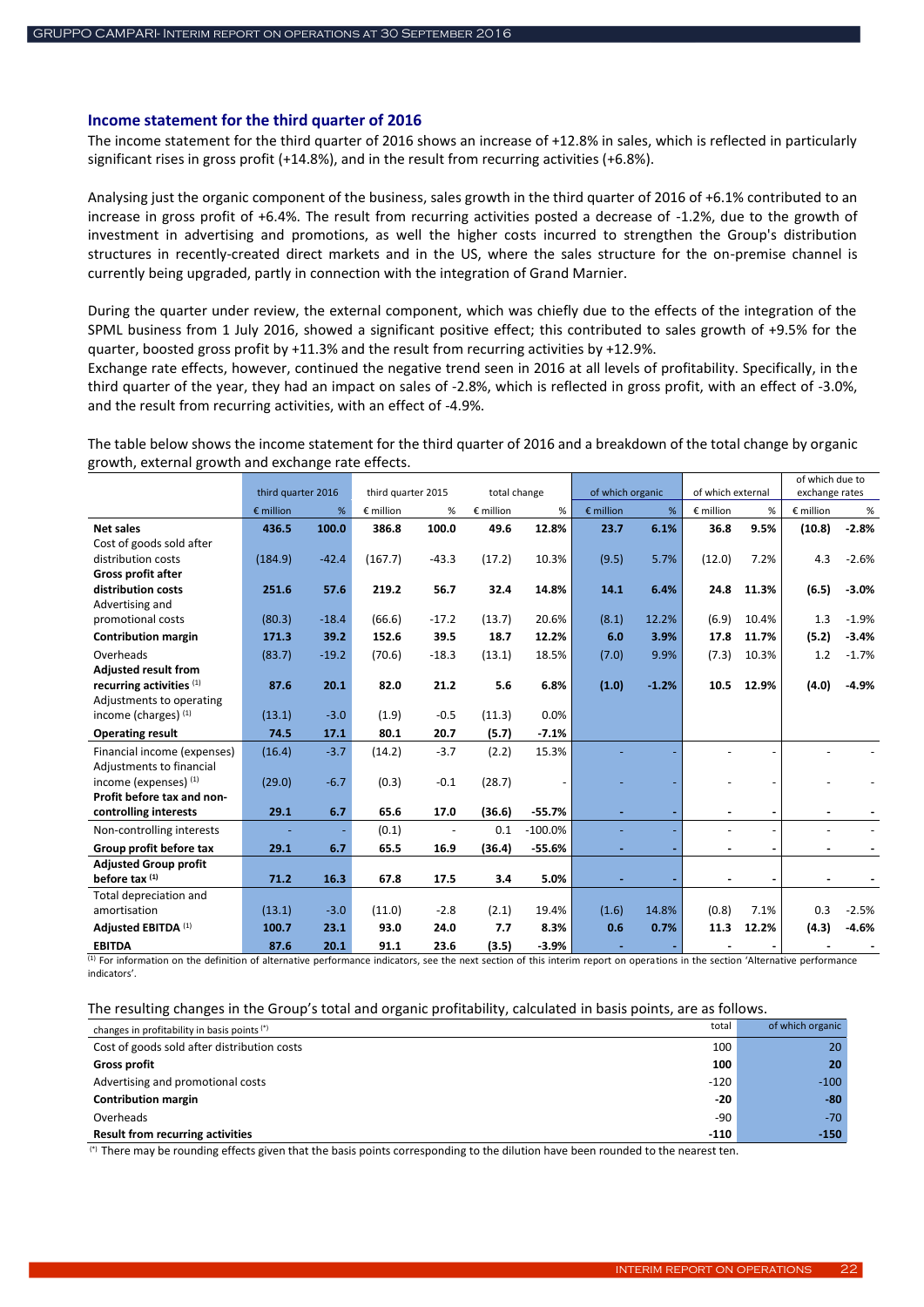For information on **sales** growth in the third quarter, see the section 'Sales performance in the first nine months and third quarter of 2016'.

**Gross profit** in the third quarter rose in absolute terms by +14.8%, due to the combination of positive effects provided by organic growth of +6.4% and a positive perimeter effect of +11.3%, which were only partly offset by negative exchange rate effects of -3.0%. As a percentage of sales, gross profit rose by 100 basis points in total compared with the third quarter of 2015, rising from 56.7% in 2015 to 57.6% in 2016**.**

Organic growth, which amounted to 20 basis points, was mainly supported by the performance of the global priority brands and nearly all the regional priority brands, which was partly offset by growth in markets with a low profit margin such as Argentina and Russia, and by the decline in local priority brands such as single-serve aperitifs in Italy. Organic growth was also partly offset by the negative impact of the non-core sugar business in Jamaica. Lastly, there was an unfavourable basis of comparison with the same period of the previous year, when the increase in profitability, at organic level, was 110 basis points.

Spending on **advertising and promotions** as a percentage of sales increased on the previous year from 17.2% in 2015 to 18.4% in 2016, due to the planned acceleration of promotional activity in the second half of the year. At organic level, this increase had a dilutive effect of 100 basis points on profitability.

The **contribution margin** for the quarter increased by +12.2% to € 171.3 million, mainly due to organic growth of +3.9% and external growth of +11.7% associated with the contribution of the SPML business from 1 July 2016; this was partly offset by negative exchange rate effects (-3.4%). Overall, the contribution margin recorded a dilution of 20 basis points, of which 80 basis points were at organic level.

**Overheads** for the quarter grew by +18.5% in absolute terms. As a percentage of sales, they increased from 18.3% in 2015 to 19.2% in 2016. Stripping out perimeter and exchange rate effects, organic growth was +9.9%, with a dilutive effect of 70 basis points. The organic increase resulted from the strengthening of the Group's distribution structures in some markets, such as:

- United States, where an investment programme was launched to upgrade the sales structure for the on-premise channel, a strategic distribution segment for the entire premium spirits portfolio, also in connection with the newly acquired Grand Marnier brand,
- South Africa, where the Group is developing a new commercial structure,
- as well as the effect of inflation in some emerging markets such as Argentina.

The **adjusted result from recurring activities** amounted to € 87.6 million, an increase of +6.8% compared with the third quarter of the previous year. At organic level, profitability was diluted by 150 basis points; it incorporated the effect of three contrasting factors which offset each other in the period:

- an improvement in gross profit, which boosted organic profitability by 20 basis points;
- an increase in advertising and promotional costs, which had a dilutive effect of 100 basis points on profitability;
- an increase in overheads, which grew more quickly than organic sales, as a result of which organic profitability was diluted by 70 basis points.

**Adjustments to operating income (charges)** were negative at € 13.1 million, essentially due to ancillary costs connected with the acquisition of SPML and to the Group's reorganisation processes.

The **operating result** came to € 74.5 million, a decrease of -7.1% compared with the third quarter of 2015, due to adjustments to operating income and charges in the period.

**Depreciation and amortisation** for the period totalled € 13.1 million, an increase of € 2.1 million (+19.4%) from the same quarter of 2015. The organic increase was partly due to the effect of recognising amortisation on the income statement for the X-Rated brand, for which the useful life had been amended from 2016. The perimeter effect was due to the consolidation of SPML.

**Adjusted EBITDA** came in at € 100.7 million, an increase of +8.3%.

**EBITDA** decreased by -3.9% compared with the third quarter of 2015 to € 87.6 million, due to adjustments to operating income and charges in the period.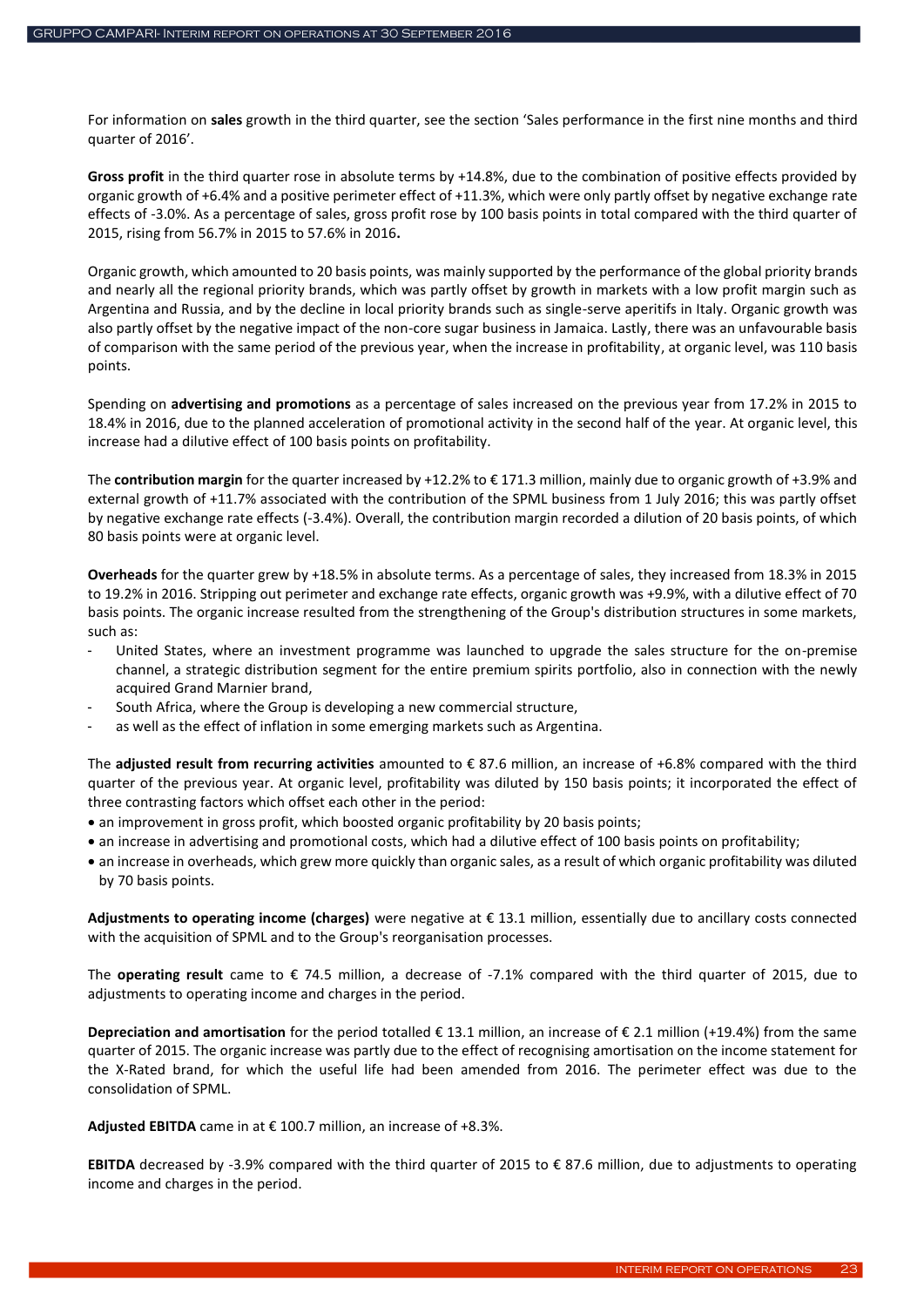Net **financial expenses** for the quarter amounted to € 16.4 million, chiefly in line with the same period of the previous year.

**Adjustments to financial income and expenses**, totalling € 29.0 million, include the contractually agreed charge for the early repayment of the private placement loan issued by Campari America in 2009 and the bond issued by the Parent Company in 2003 (please see the section 'Significant events during the period' for more details).

**The Group's profit before tax** was € 29.1 million, a decrease of -55.6% compared with the same period of 2015, Net profit as a percentage of sales was 6.7% (16.9% in the same period of 2015), entirely due to the adjustments to operating and financial income and charges in the period. Profit excluding adjustments to operating and financial charges for the period (€ 13.1 million and € 29.0 million respectively), was € 71.2 million, an increase of +5.0% compared with the same period in 2015, which was also adjusted in the same manner.

There were no **portions of profit relating to non-controlling interests** in the third quarter of 2016 (€ 0.1 million in the same period of the previous year).

### <span id="page-23-0"></span>**Financial position**

### <span id="page-23-1"></span>**Breakdown of net debt**

At 30 September 2016, the consolidated net financial position was negative for € 1,358.6 million, an increase of € 532.8 million on the amount of € 825.8 million reported at 31 December 2015.

The table below shows how the debt structure changed between the beginning and end of the period.

|                                                                                   | 30 September 2016  | 31 December 2015   | total              |
|-----------------------------------------------------------------------------------|--------------------|--------------------|--------------------|
|                                                                                   | $\epsilon$ million | $\epsilon$ million | $\epsilon$ million |
| Cash and cash equivalents                                                         | 571.1              | 844.3              | (273.3)            |
| Payables to banks                                                                 | (109.2)            | (29.3)             | (80.0)             |
| Real estate lease payables                                                        |                    | (0.1)              |                    |
| Private placement and bond                                                        | (350.0)            | (441.6)            | 91.6               |
| Other financial receivables and payables                                          | (26.5)             | 50.1               | (76.6)             |
| Short-term net cash position                                                      | 85.3               | 423.4              | (338.1)            |
| Payables to banks                                                                 | (302.6)            | (4.4)              | (298.2)            |
| Real estate lease payables                                                        | (2.0)              | (2.0)              | 0.0                |
| Private placement and bond (*)                                                    | (991.9)            | (1,266.5)          | 274.6              |
| Other financial receivables and payables                                          | 50.1               | 28.2               | 21.9               |
| Medium-/long-term net financial position                                          | (1, 246.4)         | (1,244.7)          | (1.7)              |
| Debt relating to operating activities                                             | (1, 161.1)         | (821.2)            | (339.8)            |
| Payables for put options, earn-out and commitment for the purchase of SPML shares | (197.5)            | (4.6)              | (193.0)            |
| <b>Net financial position</b>                                                     | (1,358.6)          | (825.8)            | (532.8)            |

(\*) including the related derivatives

The increase in the Group's net debt at 30 September 2016 was mainly due to the acquisition of SPML. The transaction was carried out in various phases, which entailed a cash outlay, broken down as follows:

initial payment of €125.5 million in March 2016 to purchase the first block of SPML shares;

- payment of € 347.2 million in June 2016, via a public purchase offer, to acquire the majority of the Marnier Lapostolle Group's shares;
- payment of  $\epsilon$  17.1 million in July 2016 to complete the squeeze-out transactions.

In addition, the payable to purchase the remaining shares by the Group is recorded under 'Payables for the exercise of put options, earn-out payments and commitments to purchase SPML shares', in an amount of  $\epsilon$  193.1 million.

Lastly, it should be noted that the incorporation of SPML had a positive impact on the Group's net financial position of  $\epsilon$ 32.6 million, corresponding to the positive net financial position of SPML on the acquisition date.

The effect of fluctuating exchange rates in the comparison period did not have a significant impact on the overall net financial position.

In terms of structure, the net financial position at 30 September 2016 continued to comprise a dominant medium/longterm debt component compared with the short-term portion.

The short-term final net cash position was € 85.3 million, a decrease of € 338.1 million compared with 31 December 2015, due to the payment for the SPML shares, as commented on above.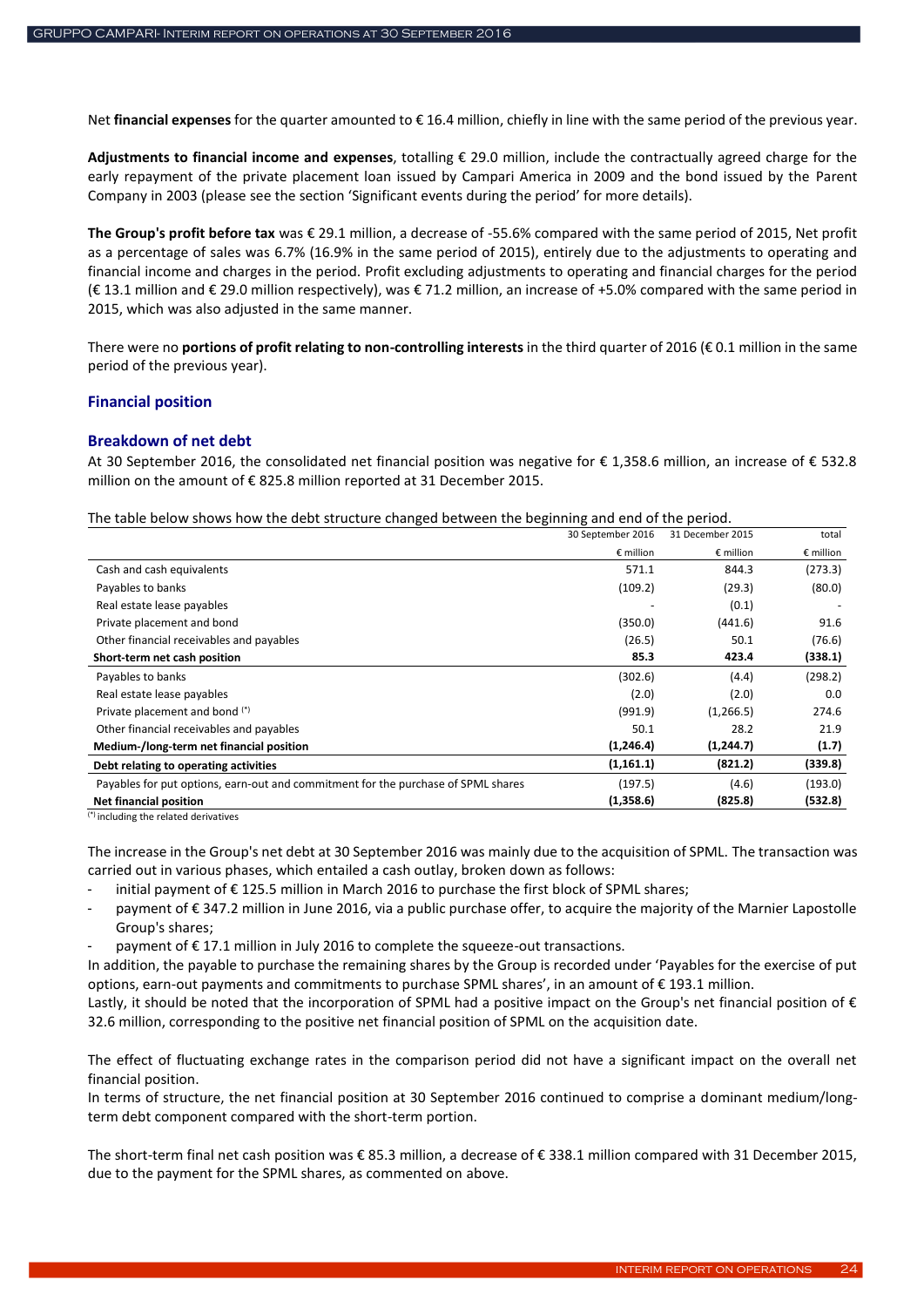The short-term debt position breaks down as follows:

- cash and cash equivalents of  $\epsilon$  571.1 million:
- payables relating to Parent Company bonds (nominal value of € 350 million maturing in October 2016); in June 2016, the maturing tranche of the private placement issued in America (nominal value of USD 100 million);
- payables to banks totalling € 109.2 million;
- short-term net financial assets totalling € 26.5 million, mainly relating to interest accrued on existing loans in the period.

The medium-to-long-term component, totalling € 1,246.4 million, comprises existing bonds of € 991.9 million and bank payables of € 302.6 million. It should be noted that, although the total change on the period under comparison is not significant (€ 1.7 million), the various components of the debt have changed substantially, as described below. In September 2016, after reviewing the composition of the financial payables, the Group made early repayment of the remaining tranches of the Parent Company bond issue and the private placement issued by Campari America for a total nominal value of USD 310 million. At the same time, taking advantage of the favourable economic conditions, the Group subscribed to a bullet loan of € 300 million with a three-year maturity, which is classified under non-current bank payables. The above-mentioned transactions reduced the 'private placement and bond' item by € 274.6 million and increased bank payables by € 298.2 million.

The other non-recurring financial receivables and payables item, amounting to € 50.1 million, mainly included cash investments by the Parent Company.

Separately, the Group's net financial position showed the recording of a financial payable of € 197.5 million, an increase of € 193.0 million compared with 31 December 2015, due to the acquisition of SPML, as commented on above. The item also included € 4.5 million relating to earn-out payments on Sagatiba and the remaining debt for the purchase of non-controlling interests in respect of the Jamaican acquisition, which was broadly unchanged compared with the previous year.

The Group's debt management objectives are based on its ability to ensure that it retains an optimal level of financial soundness, while maintaining an appropriate level of liquidity that enables it to make an economic return and access external sources of funding. The Group monitors changes to its net debt/EBITDA ratio on an ongoing basis. Net debt is the Group's net financial position calculated at average exchange rates for the previous 12 months; EBITDA is the Group's operating result before depreciation, amortisation and non-controlling interests, pro-rated to take account of acquisitions in the past 12 months. At 30 September 2016, this multiple was 3.3 times (2.2 times at 31 December 2015 and in line with the multiple recorded at 30 June 2016, in tandem with the closing of the SPML acquisition.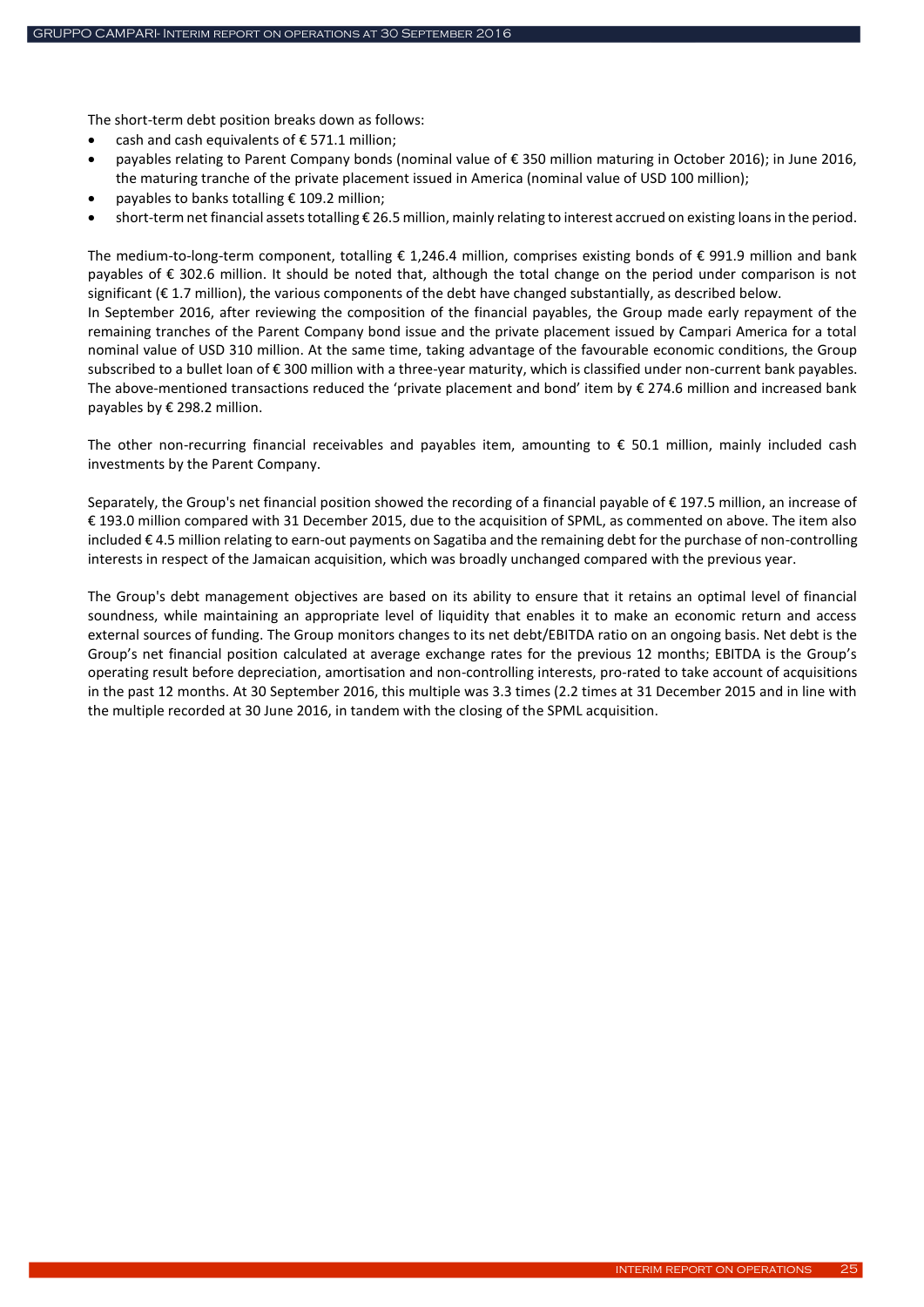### <span id="page-25-0"></span>**Operating working capital**

The breakdown of the total change in operating working capital at 31 December 2015 is as follows.

|                                      | 30 September 2016  | 31 December 2015   | change             |                    |                                |                                   |  |
|--------------------------------------|--------------------|--------------------|--------------------|--------------------|--------------------------------|-----------------------------------|--|
|                                      |                    |                    | total              | of which organic   | of which external <sup>1</sup> | of which due to<br>exchange rates |  |
|                                      | $\epsilon$ million | $\epsilon$ million | $\epsilon$ million | $\epsilon$ million | $\epsilon$ million             | $\epsilon$ million                |  |
| Receivables from customers           | 222.5              | 295.9              | (73.4)             | (95.7)             | 22.3                           | (0.1)                             |  |
| Inventories, of which:               |                    |                    |                    |                    |                                |                                   |  |
| - maturing inventory                 | 282.3              | 269.8              | 12.5               | (3.6)              | 33.4                           | (17.3)                            |  |
| - other inventory                    | 323.4              | 228.4              | 95.0               | 62.4               | 37.3                           | (4.6)                             |  |
| <b>Total inventories</b>             | 605.8              | 498.2              | 107.5              | 58.8               | 70.6                           | (21.9)                            |  |
| Payables to suppliers                | (223.4)            | (217.2)            | (6.2)              | 5.4                | (15.2)                         | 3.6                               |  |
| Operating working capital            | 604.9              | 576.9              | 27.9               | (31.5)             | 77.8                           | (18.4)                            |  |
| Sales in the previous 12 months      | 1,692.5            | 1,656.8            |                    |                    |                                |                                   |  |
| Working capital as % of sales in the |                    |                    |                    |                    |                                |                                   |  |
| previous 12 months                   | 35.7               | 34.8               |                    |                    |                                |                                   |  |

Operating working capital at 30 September 2016 was € 604.9 million, an increase of € 27.9 million on 31 December 2015.

The exchange rate effect in the first nine months of 2016 led to a decrease in operating working capital of € 18.4 million, while the organic decrease of € 31.5 million was more than offset by the contribution from the change in perimeter due to the acquisition of SPML, which produced an incremental effect of  $\epsilon$  77.8 million.

Trade receivables, which historically show higher absolute values at the end of the year than in the other quarters, decreased sharply in the period concerned (€ 95.7 million) compared with 31 December 2015.

The increase in inventories of € 58.8 million was largely due to growth in the Group's stocks of finished goods and other merchandise totalling € 62.4 million in preparation for the seasonal peak at the end of the year. Stocks of maturing inventory remained largely unchanged on an organic basis (down by just € 3.6 million), but since inventories were located in the Americas and Scotland, the exchange rate effect of  $\epsilon$  17.3 million resulted in a decrease in the overall amount of these stocks.

At 30 September 2016, operating working capital amounted to 35.7% of net sales in the previous 12 months, an increase over the figure at 31 December 2015.

However, since the acquisition of SPML took place in June 2016, the statement of financial position at 30 September 2016 includes the working capital of the acquired companies, while the sales reported for the previous 12 months include sales from the acquired brands for the third quarter of 2016 only. If the statement of financial position and income statement figures were adjusted to take account of the consolidation of the acquired companies, operating working capital would be reduced to 31.9% of net sales.

# <span id="page-25-1"></span>**Events taking place after the end of the period**

### Innovation

**.** 

### **Campari Calendar (R)evolution**

In October 2016, the group launched the new global initiative "Campari Calendar (R)evolution" with the aim of promoting a new way of providing information on the brand. The aim of "Campari Red Diaries" is to convey the concept that "each cocktail tells a story" by celebrating cocktails as an art form, and the experiences that inspire bartenders to create them. The lead story, entitled "Killer in Red," was written and directed by Paolo Sorrentino, and featured Clive Owen.

### Other significant events

### **Consolidation and strengthening of the sales force in South Africa**

Starting on 1 January 2017, Gruppo Campari will start to distribute its owned brands in the South African market, acting directly through Campari South Africa PTY Ltd. The respective sales force is now being strengthened with the aim of capitalising on growth opportunities for the Group's entire portfolio in this market.

<sup>&</sup>lt;sup>1</sup> On the acquisition date, the net working capital resulting from incorporating the SPML group, as reported in the half-year financial statements at 30 June 2016 was later adjusted and reclassified as a result of the process of provisionally allocating acquisition amounts.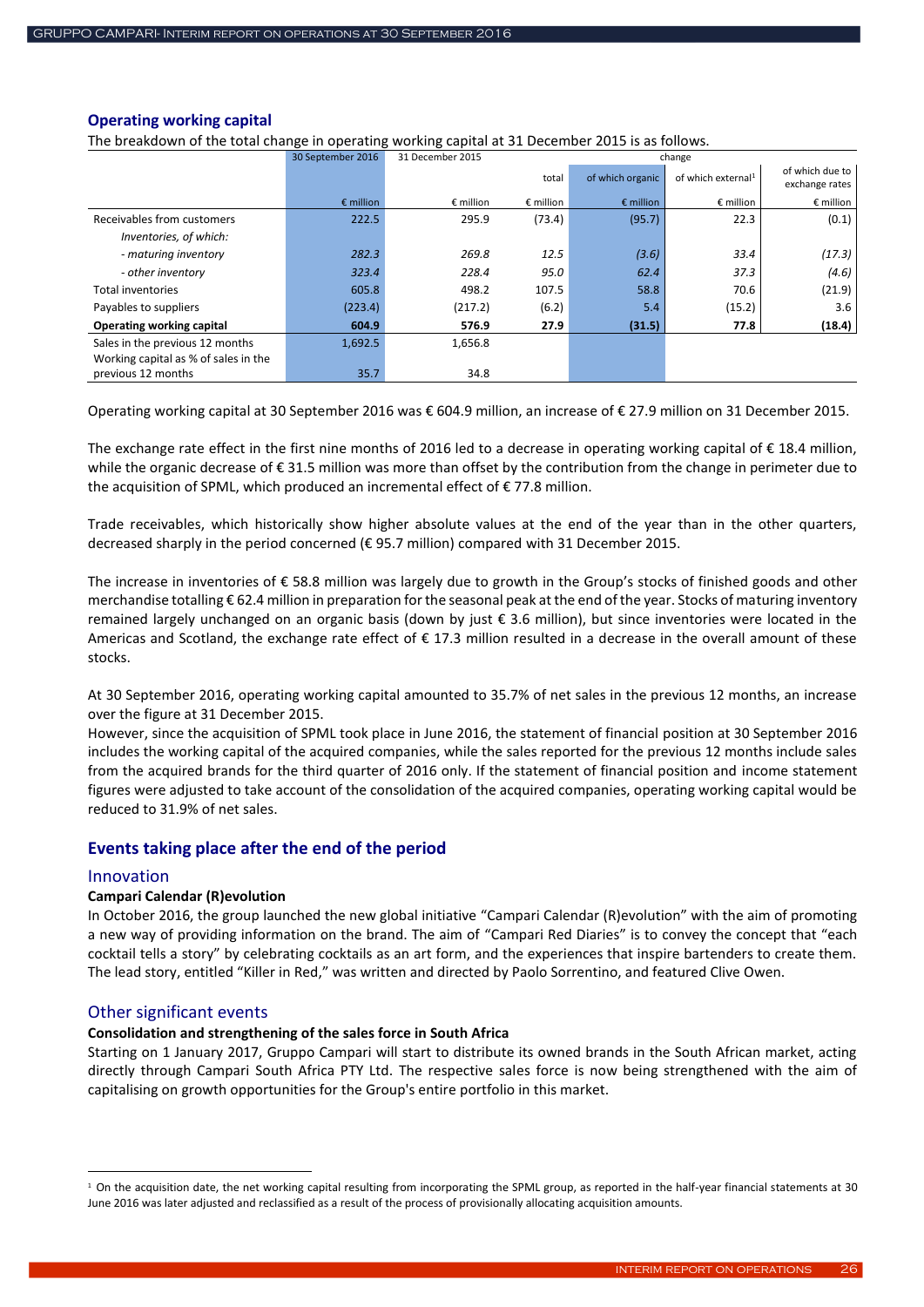### <span id="page-26-0"></span>**Conclusions on the first nine months of 2016 and outlook**

The first nine months of 2016 delivered a sustained organic growth across sales and all operating performance indicators. This result was achieved thanks to the sustained outperformance of Global and Regional Priorities in key high-margin developed markets, such as North America and Western Europe, in line with the Group's strategy. Moreover, these positive results were very satisfactory given the negative impact of the non-core low-margin Jamaican sugar business, due to contingent factors. This impact, which negatively affected the first half results, is considered irrecoverable in the rest of the year.

With particular reference to the third quarter 2016, the Group achieved a further acceleration in the net sales organic growth, with respect to the first half, as well as a positive gross margin expansion, thanks to the consistent sales mix improvement, driven by the sustained growth of Global priorities brands, in line with the Group's strategy. Simultaneously, in the third quarter 2016, the organic performance of the operating margin reflected the accelerated investments in marketing initiatives and the strengthening of the Group's distribution capabilities, particularly in the US, as planned. Moreover, in the third quarter 2016, the Group started to benefit from the positive contribution of the newly acquired Grand Marnier business.

Finally, the non-recurring operating and financial adjustments, which affected the reported results in the nine months, reflect a series of initiatives aimed at improving the Group's future positioning in terms of its financial profile, brand portfolio and organizational structure.

Looking at the remainder the year, the Group expects the current outlook to remain broadly unchanged. In particular, with reference to the macroeconomic environment, although not further deteriorating, the volatility in some emerging markets and the uncertainty on the movements of the Group's key foreign currencies are expected to persist.

At the same time, the Group remains confident to deliver a positive and profitable performance.

With regard to the brand portfolio, the Group expects a continued growth of high-margin Global Priorities, particularly the aperitifs, American whiskies and Jamaican rums, thanks to the sustained brand building investments, which accelerated in the third quarter. With regard to the markets, the Group remains confident to achieve a positive performance in the Group's core strategic regions, thanks to the continued contribution of the Group's strengthened route-to-market. In particular, in the US the Group will further enhance its capabilities in the on premise, a strategic channel for Grand Marnier and the Group's premium portfolio overall. Moreover, with regard to new distribution initiatives, in South Africa the Group will strengthen itslocal presence via a new in-market company aimed to leverage the growth potential of its premium portfolio, particularly vodka and Scotch whisky.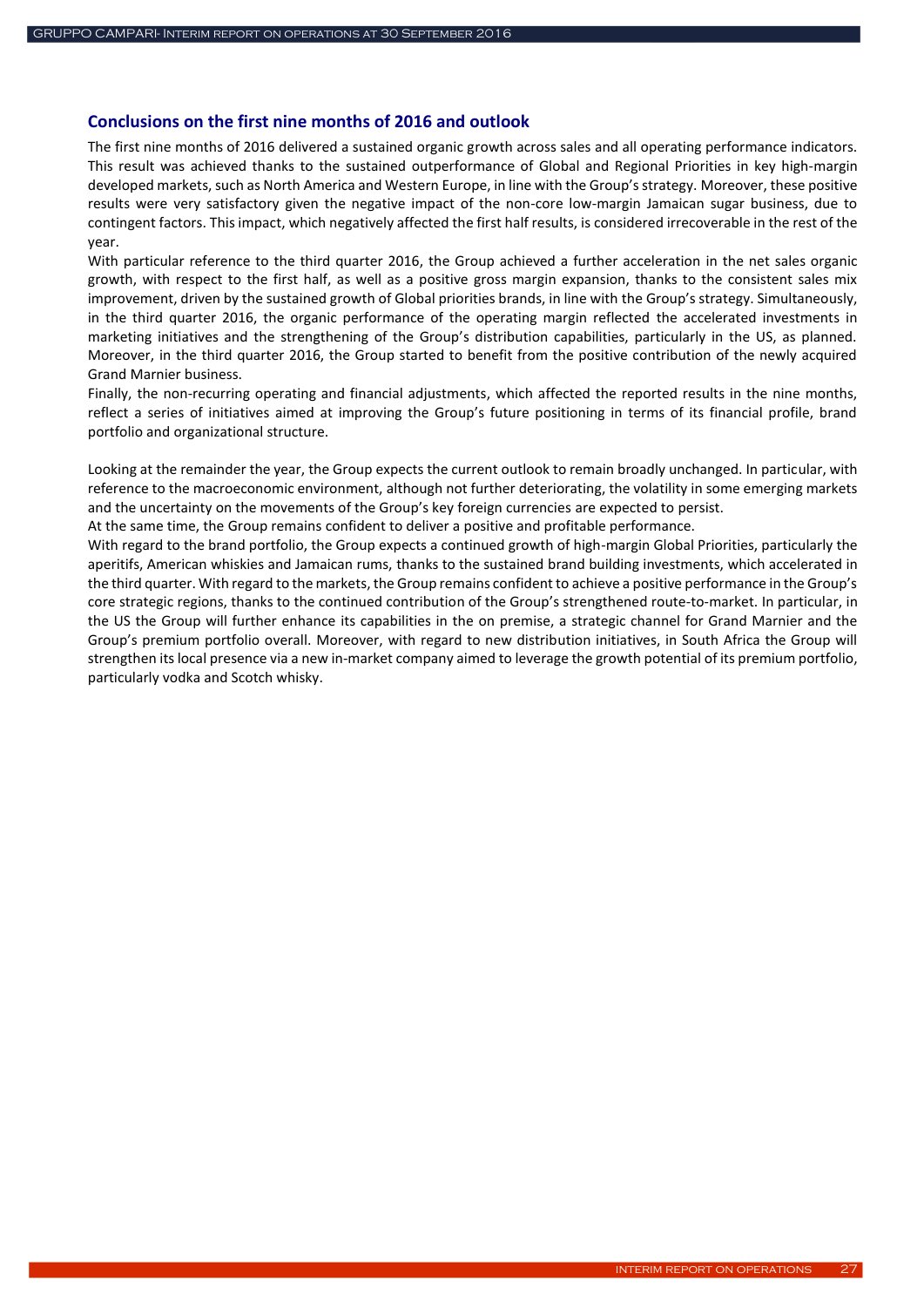# <span id="page-27-0"></span>**Alternative performance indicators**

This interim report on operations presents and comments upon certain financial indicators and reclassified financial statements that are not defined by IFRS.

These indicators, which are described below, are used to analyse the Group's business performance in the 'Highlights' and 'Interim report on operations' sections, in compliance with the requirements of Consob communication DEM 6064293 of 28 July 2006 as subsequently amended and supplemented (Consob communication 0092543 of 3 December 2015, which incorporates the Guidelines on Alternative Performance Measures (ESMA/2015/1415).

The alternative performance measures listed below should be used to supplement the information required by the IFRS to help users of the financial report come to a better understanding of the Group's economic, financial and capital position. The method used by Gruppo Campari to calculate these adjustment measures has been consistent over the years. It should also be noted that these methods could be different from those used by other companies.

#### **Financial indicators used to measure Group operating performance**

**Contribution margin**: calculated as the difference between net sales, the cost of goods sold (in its materials, production and distribution cost components) and advertising and promotional costs.

**Adjustments to operating income (charges):** defined as certain transactions or events, identified by the Group as adjustment components for the result from recurring activities.

- capital gains/losses on the sale of tangible and intangible assets
- penalties arising from the settlement of tax disputes
- impairment losses on fixed assets
- restructuring and reorganisation costs
- ancillary costs associated with acquisitions/sales of businesses or companies
- other non-recurring income (charges).

The above-mentioned items were deducted from or added to the following indicators: operating result, EBITDA, profit/loss before tax for the period and net profit/loss for the period after tax.

The Company believes that these indicators, appropriately adjusted, are useful to both management and investors in assessing the Group's financial and economic results against those of other companies in the sector, as they exclude the impact of some items that are not relevant for assessing operating performance.

**Adjusted result from recurring activities**: the operating result for the period net of the above-mentioned adjustments to operating income (charges).

**EBITDA**: the operating result before depreciation and amortisation of tangible and intangible assets.

**Adjusted EBITDA**: EBITDA as defined above, excluding adjustments to operating income (charges) as described above.

**Adjustments to financial income (charges):** several transactions or events identified by the Group as components adjusting the net profit/loss related to events covering a single period or financial year such as:

- charges related to the early termination of financial liabilities
- financial charges associated with acquisitions/sales of businesses or companies
- other non-recurring financial income (charges).

**Group's adjusted profit/loss before tax**: profit for the period before tax and net of adjustments to operating income (charges) and adjustments to financial income (expenses) described above, and before the tax effect.

**Group's adjusted profit/loss:** the profit/loss for the period, net of the above-mentioned adjustments to operating income (charges), adjustments to financial income (expenses), the related tax effect and other positive/negative tax adjustments for the period.

**ROS (return on sales)**: the ratio of the operating result to net sales for the period.

**ROI (return on investment)**: the ratio of the operating result for the period to fixed assets at the end of the period (see the definition of fixed assets below).

### **Financial position**

**Operating working capital**: calculated as the algebraic sum of:

- inventories
- trade receivables
- payables to suppliers.
- **Net financial position**: calculated as the algebraic sum of:
- cash and cash equivalents
- non-current financial assets, posted to other non-current assets
- current financial assets, posted to other receivables
- payables to banks
- other financial payables
- bonds
- non-current financial liabilities, posted to other non-current liabilities.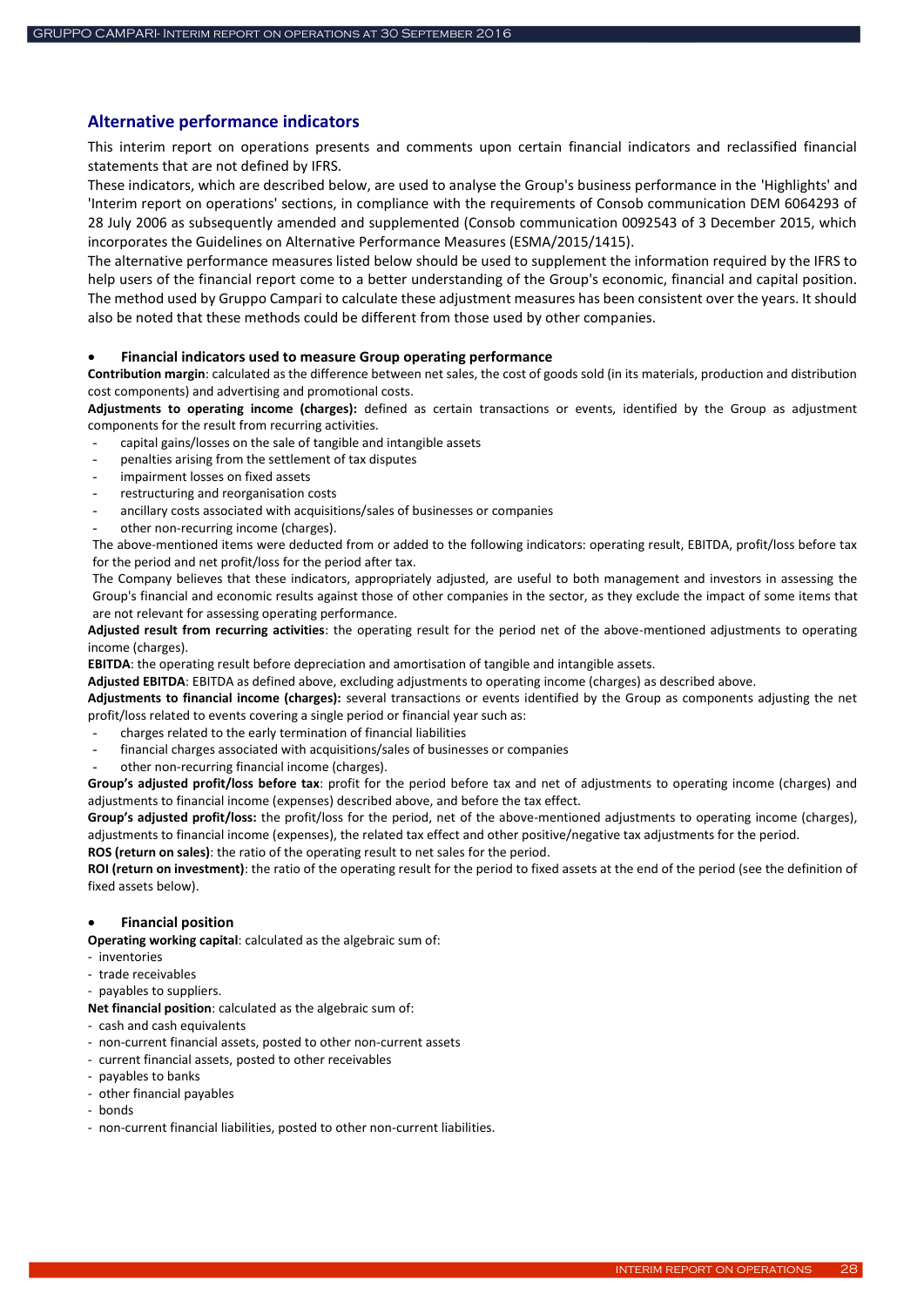### <span id="page-28-0"></span>**Other information**

In accordance with Article 70, paragraph 8, and Article 71, paragraph 1-bis, of Consob's Issuer Regulations, the Board of Directors has decided to take advantage of the option to derogate from the obligations to make available to the public the information documents prescribed in relation to significant mergers, spin-offs, capital increases through contributions in kind, acquisitions and disposals.

Sesto San Giovanni (MI), Tuesday, 8 November 2016

Chairman of the Board of Directors

Luca Garavoglia

Paolo Marchesini, the director responsible for preparing the company's accounting statements, hereby declares that, pursuant to paragraph 2, Article 154-*bis* of the TUF, the accounting information contained in this interim report on operations accurately represents the figures contained in the Group's accounting documents, ledgers and records.

Paolo Marchesini

Chief Financial Officer